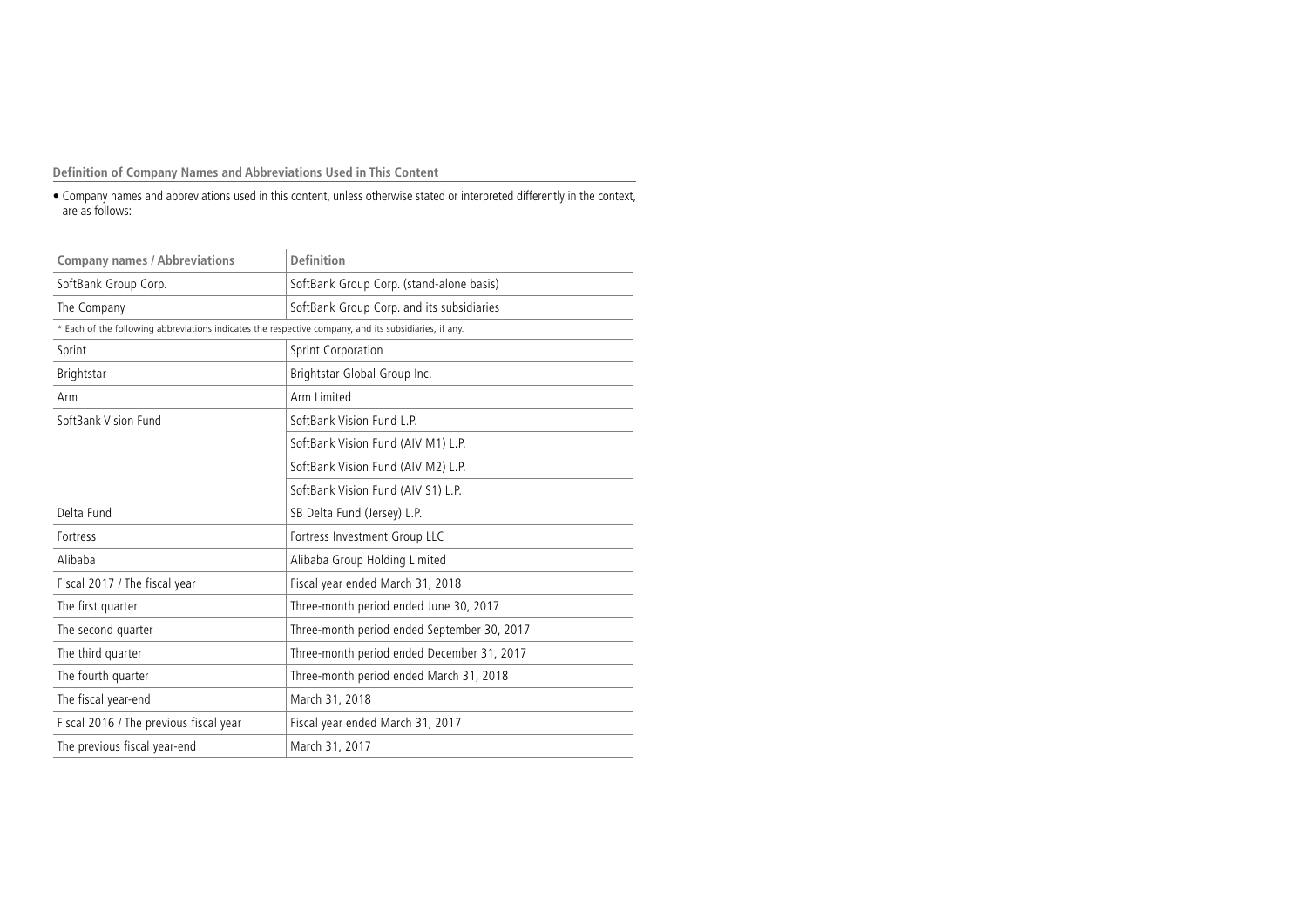# **Management's Discussion and Analysis of Results of Operations and Financial Position for Fiscal 2017**

- **- Net sales: ¥9.2 trillion (increased 2.9% yoy)**
- **- Operating income: ¥1.3 trillion (increased 27.1% yoy)**
	- Boosted by ¥346.0 billion of gain on valuation of shares at SoftBank Vision Fund
- **- Progress on investments: \$29.7 billion invested to date by SoftBank Vision Fund and Delta Fund\*1 ; Aside from the above, the Company invested a total of \$12.9 billion in Uber and DiDi\*2**

\*1 This includes the amount of investments made by holding entities that are jointly held by SoftBank Vision Fund and the Company's subsidiary.

\*2 Investments in Uber Technologies, Inc. ("Uber") and Xiaoju Kuaizhi Inc. ("DiDi") may be offered to SoftBank Vision Fund in the future, subject to applicable consent and regulatory and other approvals.

# **Analysis of Consolidated Results of Operations Overall Results for Fiscal 2017**

|                                                              |           |                            |            | (Millions of yen) |
|--------------------------------------------------------------|-----------|----------------------------|------------|-------------------|
|                                                              |           | Fiscal year ended March 31 |            |                   |
|                                                              | 2017      | 2018                       | Change     | Change %          |
| Continuing operations                                        |           |                            |            |                   |
| Net sales                                                    | 8,901,004 | 9,158,765                  | 257,761    | 2.9%              |
| Operating income<br>(excluding income from SoftBank          |           |                            |            |                   |
| Vision Fund and Delta Fund)                                  | 1,025,999 | 1,000,820                  | (25, 179)  | (2.5)%            |
| Operating income from SoftBank<br>Vision Fund and Delta Fund |           | 302,981                    | 302,981    |                   |
| Operating income                                             | 1,025,999 | 1,303,801                  | 277,802    | 27.1 %            |
| Income before income $tax.$                                  | 712,526   | 384,630                    | (327, 896) | $(46.0)\%$        |
| Net income from                                              |           |                            |            |                   |
| continuing operations $\ldots \ldots \ldots$                 | 919,631   | 1,237,812                  | 318,181    | 34.6 %            |
| Discontinued operations                                      |           |                            |            |                   |
| Net income from                                              |           |                            |            |                   |
| discontinued operations                                      | 554,799   |                            | (554, 799) |                   |
| Net income                                                   | 1,474,430 | 1,237,812                  | (236, 618) | $(16.0)\%$        |
| Net income attributable to<br>owners of the parent           | 1,426,308 | 1,038,977                  | (387, 331) | $(27.2)\%$        |

#### Reference: Average exchange rates used for translations

|           |         | Fiscal 2016 |    |  | Fiscal 2017                                             |  |  |  |  |
|-----------|---------|-------------|----|--|---------------------------------------------------------|--|--|--|--|
|           |         |             | 74 |  |                                                         |  |  |  |  |
| USD / JPY | ¥109.07 |             |    |  | ¥102.91 ¥108.72 ¥113.76 ¥111.61 ¥111.38 ¥112.74 ¥108.85 |  |  |  |  |

# **(Continuing Operations) 1. Net Sales**

Net sales increased ¥257,761 million (2.9%) year on year, to ¥9,158,765 million. Net sales increased in the following segments: Domestic Telecommunications, Yahoo Japan, Distribution, and the Arm segment (Arm's net sales reflected results of operations of Arm from September 6, 2016, onward). However, net sales decreased in the Sprint segment.

## **2. Operating Income**

Operating income increased ¥277,802 million (27.1%) year on year, to ¥1,303,801 million.

Operating income (excluding income from SoftBank Vision Fund and Delta Fund) decreased ¥25,179 million (2.5%) year on year, to ¥1,000,820 million. Segment income deteriorated ¥36,576 million in the Domestic Telecommunications segment, ¥10,529 million in the Yahoo Japan segment, ¥20,971 million in the Distribution segment, and ¥44,299 million in the Arm segment. Meanwhile, segment income increased ¥92,860 million in the Sprint segment.

Segment loss in the Distribution segment included an impairment loss of ¥50,497 million for Brightstar.





Operating margin **D** Adjusted EBITDA margin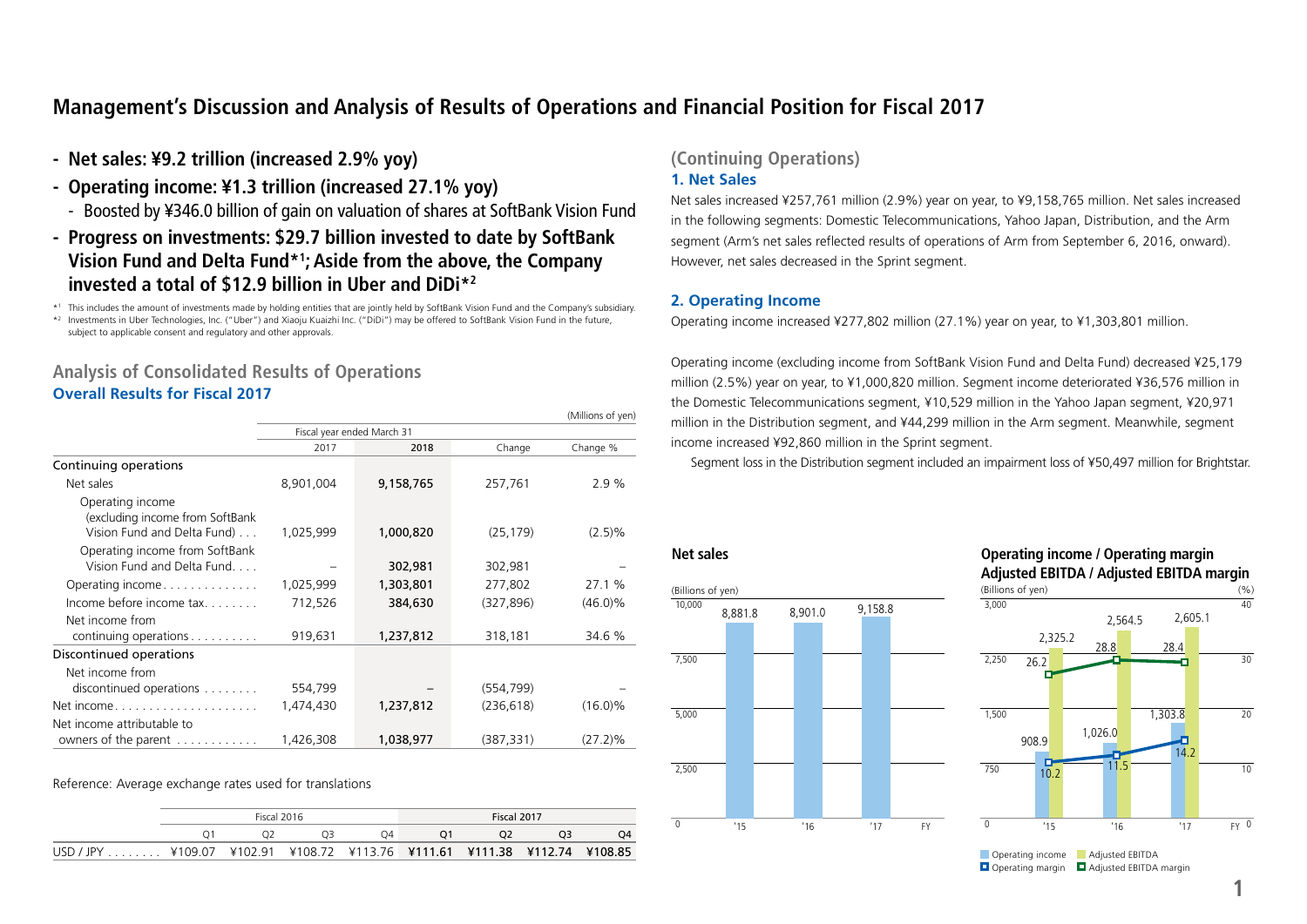Operating income from SoftBank Vision Fund and Delta Fund was ¥302,981 million (not recorded in the previous fiscal year). Unrealized gain on valuation of investments of ¥345,975 million mainly contributed to the income for the fiscal year, reflecting an increase in the fair value of NVIDIA Corporation ("NVIDIA") shares held by SoftBank Vision Fund and recorded as financial assets accounted for using FVTPL.

### **3. Income before Income Tax**

Income before income tax decreased ¥327,896 million (46.0%) year on year, to ¥384,630 million.

Finance cost increased ¥48,821 million (10.4%) year on year, to ¥516,132 million, mainly due to increases in interest expense of ¥39,692 million at SoftBank Group Corp.

Interest expense at Sprint declined ¥5,519 million (2.0%) (\$106 million (4.2%)) year on year.

Income on equity method investments increased ¥83,034 million (25.8%) year on year, to ¥404,584 million. This was mainly due to a year-on-year increase of ¥94,607 million (28.7%) in income on equity method investments related to Alibaba, to ¥424,771 million.

The difference between Alibaba's net income (IFRS basis) for the fiscal year ended December 31, 2017, ((A) in the table below) and net income (US GAAP basis) ((B) below) is mainly due to the impairment loss of CNY 18,116 million from investment in Alibaba Pictures Group Ltd that was recognized on a US GAAP basis, but not on an IFRS basis. A gain on revaluation of its equity interest in Alibaba Pictures Group was recognized in 2015, when Alibaba Pictures Group became an equity method associate on a US GAAP basis. However, a gain on revaluation was not recognized on an IFRS basis, since Alibaba Pictures Group remained a subsidiary. Consequently, there was a difference between the carrying amount of Alibaba Pictures Group on a US GAAP basis and on an IFRS basis.

#### Reference: Net Income of Alibaba and the Company's Income on Equity Method Investments

|                      |             | Twelve months ended December 31*3 |             |
|----------------------|-------------|-----------------------------------|-------------|
|                      | 2016        | 2017                              | Change      |
| Alibaba              |             |                                   |             |
|                      | Million CNY | Million CNY (B)                   | Million CNY |
| Net income (US GAAP) | 38,393      | 67.071                            | 28,678      |
|                      | Million CNY | Million CNY (A)                   | Million CNY |
| Net income (IFRSs)   | 62,885      | 84,893                            | 22,008      |

\*3 The Company applies the equity method to the financial statements of Alibaba on a three-month time lag, as it is impracticable to conform the reporting period of Alibaba due to the contract with Alibaba, among other reasons. However, the Company performs necessary adjustments for material transactions or events that arise during the lag period and which are publicly announced by Alibaba.

|                                                        |             | Fiscal year ended March 31 |             |
|--------------------------------------------------------|-------------|----------------------------|-------------|
|                                                        | 2017        | 2018                       | Change      |
| Income on equity method investments related to Alibaba |             |                            |             |
| (Reference) Interest ratio as of December 31           | 30.24%      | 29.36%                     | $(0.88)$ pp |
|                                                        | Million CNY | <b>Million CNY</b>         | Million CNY |
| Income on equity method investments                    | 19,570      | 25,088                     | 5,518       |
| (Reference) Effective exchange rate CNY/JPY            | ¥16.87      | ¥16.93                     | ¥0.06       |
|                                                        | Million yen | Million yen                | Million yen |
| Income on equity method investments                    | 330,164     | 424,771                    | 94,607      |

Gain on sales of shares of associates was ¥1,804 million (gain of ¥238,103 million in the previous fiscal year). In the previous fiscal year, the Company sold a portion of Alibaba shares to Alibaba, two Singaporean sovereign wealth funds, and Alibaba Partnership.\*4

\*4 Alibaba Partnership is not an affiliate of Alibaba.

Foreign exchange loss was ¥34,518 million (gain of ¥53,336 million in the previous fiscal year).

Derivative loss was ¥630,190 million (loss of ¥252,815 million in the previous fiscal year). This was mainly attributable to a loss of ¥604,156 million recorded in relation to a collar transaction embedded in a variable prepaid forward contract for Alibaba shares.

Regarding the collar transaction, the fair value (primarily linked to the share price of Alibaba) is measured at the end of each quarter and recognized as derivative liabilities, while changes are recognized as a gain or loss. However, the total amount of derivative liabilities will be reversed on the settlement date of the collar transaction (June 2019), and the same amount will be recognized as a gain. Consequently, the cumulative derivative gain and loss for the three years, from the conclusion of the variable prepaid forward contract in June 2016 until the settlement date, will be a loss of \$900 million, equal to the amount of derivative assets initially recognized.

Loss from financial instruments at FVTPL was ¥68 million (loss of ¥160,419 million in the previous fiscal year). In the previous fiscal year, loss was recognized due to the change in the fair value of investments in India.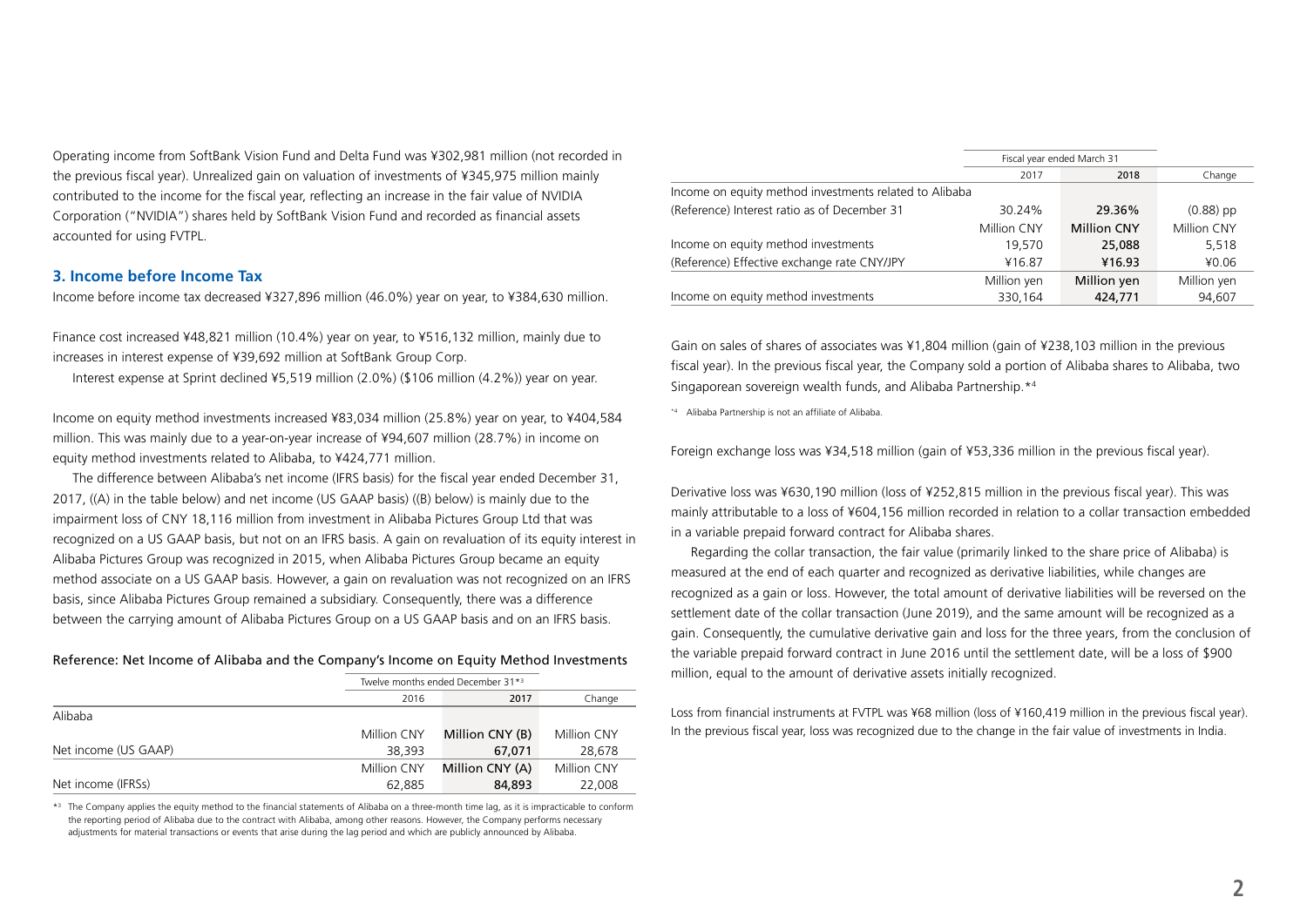Changes in third-party interests in SoftBank Vision Fund and Delta Fund increased ¥160,382 million (negative impact on income; not recorded in the previous fiscal year). Of the third-party interests in SoftBank Vision Fund and Delta Fund presented in the consolidated statement of financial position, the fluctuations arising from SoftBank Vision Fund and Delta Fund's results were recorded as the changes.

Other non-operating income was ¥15,731 million, compared with a loss of ¥45,917 million in the previous fiscal year. The primary components were as follows:

|                                                             |           |                            | (Millions of yen)                                                                                                                                                                                                                                                                                                                                                                                                                                                                                                     |
|-------------------------------------------------------------|-----------|----------------------------|-----------------------------------------------------------------------------------------------------------------------------------------------------------------------------------------------------------------------------------------------------------------------------------------------------------------------------------------------------------------------------------------------------------------------------------------------------------------------------------------------------------------------|
|                                                             |           | Fiscal year ended March 31 | Primary components                                                                                                                                                                                                                                                                                                                                                                                                                                                                                                    |
|                                                             | 2017      | 2018                       |                                                                                                                                                                                                                                                                                                                                                                                                                                                                                                                       |
| Dilution gain from changes<br>in equity interest $\dots$    | 77,540    | 45,186                     | . Private placement of new shares by Alibaba                                                                                                                                                                                                                                                                                                                                                                                                                                                                          |
| Loss on exchange of<br>corporate bonds                      |           | (19, 809)                  | . Recognition of loss on exchange of the Notes Issued in<br>2015 for the Exchange Notes                                                                                                                                                                                                                                                                                                                                                                                                                               |
| Loss on sales of<br>cryptocurrency                          |           | (18, 890)                  | • Loss arising from sales of all bitcoins held by Fortress. The<br>amount of loss represents the difference between the<br>sales price of bitcoins and their fair value that was recog-<br>nized in the consolidated statement of financial position<br>at the acquisition date. Excluding the impact of purchase<br>price accounting, Fortress realized a gain on the sale of<br>cryptocurrency of \$173 million, which represents the<br>difference between the sales price and its original acquisi-<br>tion cost. |
| Impairment loss on<br>assets classified as<br>held for sale | (42.540)  |                            | . Loss due to a difference between the valuation of the<br>248,300,000 GungHo Online Entertainment, Inc., shares<br>tendered by the Company in the previous fiscal year at<br>the tender offer price of ¥294 per share and their carry-<br>ing amount                                                                                                                                                                                                                                                                 |
| Loss on loss of control                                     | (79, 278) |                            | . Loss due to loss of control of SOFTBANK GROUP CAPITAL<br>APAC PTE. LTD. (currently Foxconn Ventures Pte. Ltd.),<br>which became an equity method associate in the previ-<br>ous fiscal year as a result of a private placement of new<br>shares                                                                                                                                                                                                                                                                     |

#### **4. Net Income from Continuing Operations**

Net income from continuing operations increased ¥318,181 million (34.6%) year on year, to ¥1,237,812 million.

Income taxes were credited ¥853,182 million (profit), compared with a credit of ¥207,105 million in the previous fiscal year. This was mainly due to a decline in income taxes of ¥815,059 million at Sprint, which resulted from the enactment of the U.S. Tax Cuts and Jobs Act in December 2017.

## **(Discontinued Operations)**

## **5. Net Income from Discontinued Operations**

Net income from discontinued operations was not recorded (income of ¥554,799 million in the previous fiscal year). Income after income tax from Supercell Oy of ¥28,246 million and after-tax gain on sale of Supercell shares of ¥526,553 million were recorded in the previous fiscal year. Supercell Oy was excluded from the scope of consolidation on July 29, 2016.

### **6. Net Income Attributable to Owners of the Parent**

Net income decreased ¥236,618 million (16.0%) year on year, to ¥1,237,812 million. After deducting net income attributable to non-controlling interests such as those of Sprint and Yahoo Japan Corporation from net income, net income attributable to owners of the parent decreased ¥387,331 million (27.2%) year on year, to ¥1,038,977 million.

Of Sprint's decrease in income taxes of ¥815,059 million described above, ¥684,964 million was included in net income attributable to owners of the parent, corresponding to the Company's ownership stake in Sprint.

## **7. Comprehensive Income**

Comprehensive income decreased ¥104,369 million year on year, to ¥1,329,532 million. Of this, comprehensive income attributable to owners of the parent decreased ¥232,830 million, to ¥1,153,128 million.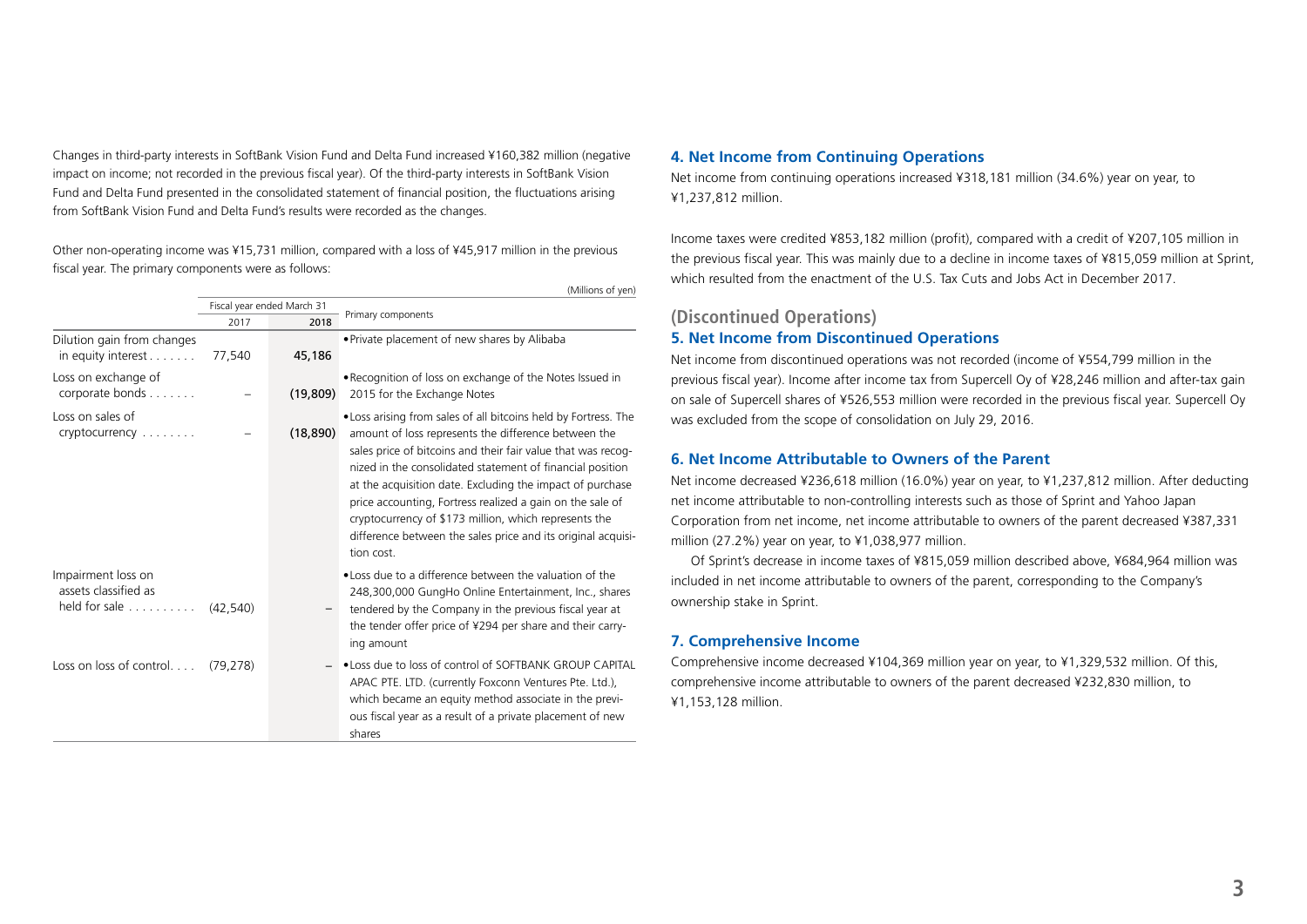# **Outline of Each Segment** (as of March 31, 2018)

The main businesses and core companies of each reportable segment are as follows:

| Segments            |                                        | Main businesses                                                                                                                                                                                                                                                                                                | Core companies                                                      | Number of<br>employees |
|---------------------|----------------------------------------|----------------------------------------------------------------------------------------------------------------------------------------------------------------------------------------------------------------------------------------------------------------------------------------------------------------|---------------------------------------------------------------------|------------------------|
|                     | Domestic<br>Telecommunications         | • Provision of mobile communications<br>services in Japan<br>• Sale of mobile devices in Japan<br>• Provision of broadband services to<br>retail customers in Japan<br>• Provision of telecom services to<br>corporate customers in Japan, such as<br>data communications and fixed-line<br>telephone services | SoftBank Corp.<br><b>Wireless City</b><br>Planning Inc.             | 18,235                 |
| Reportable segments | Sprint                                 | • Provision of mobile communications<br>services in the U.S.<br>• Sale and lease of mobile devices and sale<br>of accessories in the U.S.<br>• Provision of fixed-line telecommunica-<br>tions services in the U.S.                                                                                            | Sprint Corporation                                                  | 28,230                 |
|                     | Yahoo Japan                            | • Internet advertising<br>• e-commerce business<br>• Membership services                                                                                                                                                                                                                                       | Yahoo Japan<br>Corporation<br><b>ASKUL Corporation</b>              | 11,463                 |
|                     | Distribution                           | • Distribution of mobile devices overseas<br>• Sale of PC software, peripherals, and<br>mobile device accessories in Japan                                                                                                                                                                                     | Brightstar Corp.<br>SoftBank Commerce<br>& Service Corp.            | 7,096                  |
|                     | Arm                                    | · Design of microprocessor intellectual<br>property and related technology<br>• Sale of software tools                                                                                                                                                                                                         | Arm Limited                                                         | 5,767                  |
|                     | SoftBank Vision Fund<br>and Delta Fund | • Investment activities by<br>SoftBank Vision Fund and Delta Fund                                                                                                                                                                                                                                              | SoftBank Vision Fund<br>L.P.<br>SB Delta Fund<br>(Jersey) L.P.      | 159                    |
| Other               |                                        | • Alternative investment management<br>business<br>· Fukuoka SoftBank HAWKS-related<br>businesses                                                                                                                                                                                                              | Fortress Investment<br>Group LLC<br>Fukuoka SoftBank<br>HAWKS Corp. | 3,792                  |
|                     |                                        | Total $*5$                                                                                                                                                                                                                                                                                                     |                                                                     | 74,952                 |

\* <sup>5</sup> Includes 210 employees who engage in Company-wide common operations, such as in SoftBank Group Corp.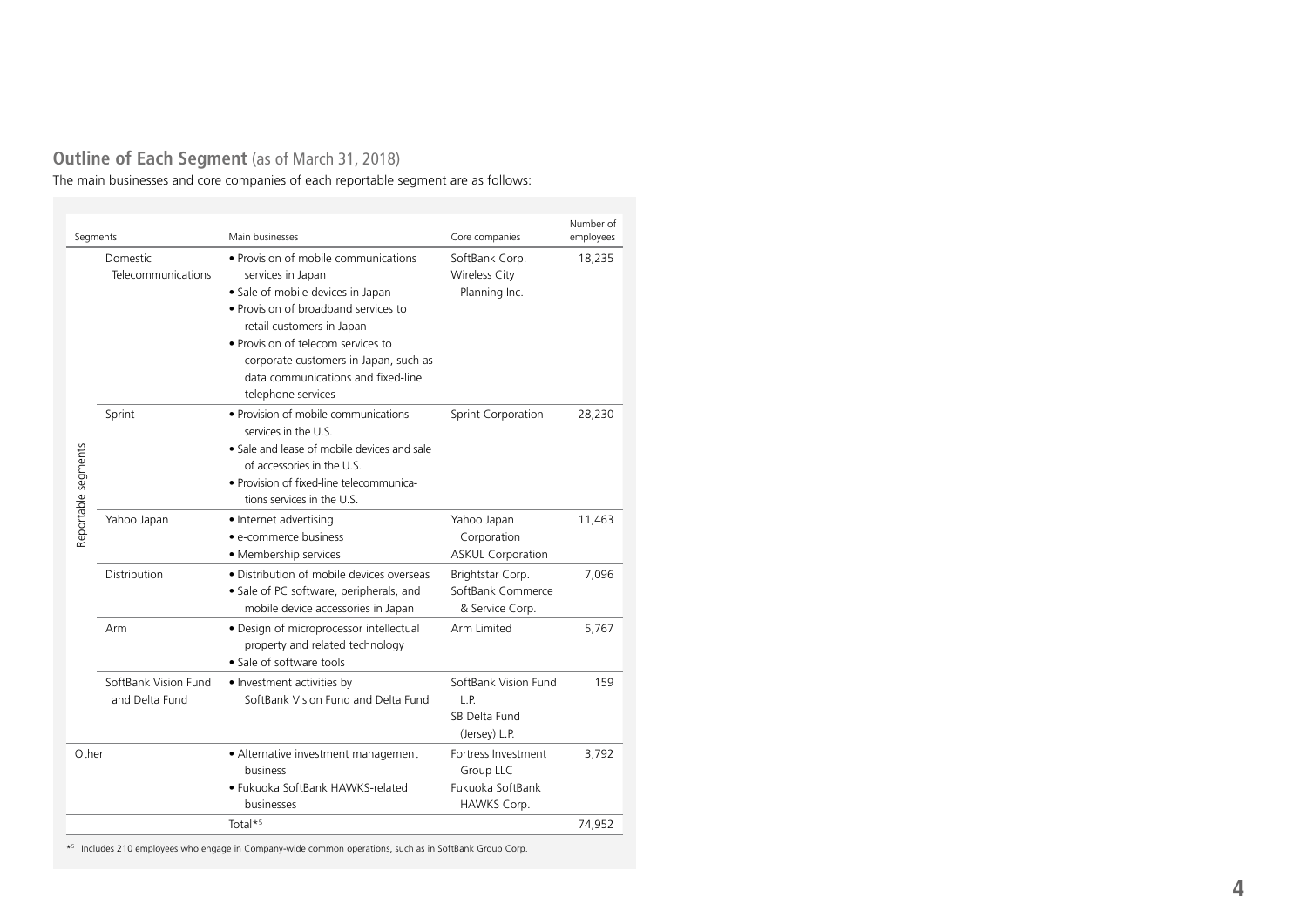# **Reportable Segment Analysis**

### **Segment Financial Data**

SoftBank Group Corp. and its subsidiaries Fiscal years beginning April 1 and ended March 31 of the following year

|                                                                                   |                          |           | FY2016                   |                   |                          |                          | FY2017                   |                          |                |           |
|-----------------------------------------------------------------------------------|--------------------------|-----------|--------------------------|-------------------|--------------------------|--------------------------|--------------------------|--------------------------|----------------|-----------|
| (Millions of yen)                                                                 | FY2016                   | FY2017    | Q1                       | Q <sub>2</sub>    | Q <sub>3</sub>           | Q4                       | Q1                       | Q <sub>2</sub>           | Q <sub>3</sub> | Q4        |
| Reportable segments                                                               |                          |           |                          |                   |                          |                          |                          |                          |                |           |
| Domestic Telecommunications segment                                               |                          |           |                          |                   |                          |                          |                          |                          |                |           |
| Net sales $\ldots \ldots \ldots \ldots \ldots \ldots \ldots \ldots \ldots \ldots$ | 3,193,791                | 3,229,845 | 761,763                  | 792,803           | 846,104                  | 793,121                  | 755,656                  | 773,304                  | 877,910        | 822,975   |
|                                                                                   | 719,572                  | 682,996   | 239,013                  | 226,920           | 185,551                  | 68,088                   | 218,467                  | 215,501                  | 178,730        | 70,298    |
|                                                                                   | 22.5                     | 21.1      | 31.4                     | 28.6              | 21.9                     | 8.6                      | 28.9                     | 27.9                     | 20.4           | 8.5       |
| Depreciation and amortization                                                     | 489,458                  | 499,188   | 112,266                  | 113,139           | 117,800                  | 146,253                  | 111,006                  | 114,687                  | 125,629        | 147,866   |
|                                                                                   | $\overline{\phantom{a}}$ | (4,044)   | $\overline{\phantom{m}}$ | $\qquad \qquad -$ | $\qquad \qquad -$        | $\overline{\phantom{a}}$ | $\overline{\phantom{m}}$ | $\overline{\phantom{m}}$ |                | (4,044)   |
|                                                                                   | 1,209,030                | 1,178,140 | 351,279                  | 340,059           | 303,351                  | 214,341                  | 329,473                  | 330,188                  | 304,359        | 214,120   |
| Adjusted EBITDA margin (%)                                                        | 37.9                     | 36.5      | 46.1                     | 42.9              | 35.9                     | 27.0                     | 43.6                     | 42.7                     | 34.7           | 26.0      |
| Capital expenditure (acceptance basis)                                            | 320,579                  | 370,387   | 50,752                   | 55,438            | 76,366                   | 138,023                  | 53,102                   | 73,278                   | 90,619         | 153,388   |
| Sprint segment                                                                    |                          |           |                          |                   |                          |                          |                          |                          |                |           |
|                                                                                   | 3,623,375                | 3,601,961 | 873,923                  | 848,614           | 929,472                  | 971,366                  | 910,423                  | 882,904                  | 928,826        | 879,808   |
| Segment income (loss) $\dots \dots \dots \dots \dots \dots \dots \dots \dots$     | 186,423                  | 279,283   | 45,368                   | 59,197            | 40,621                   | 41,237                   | 131,987                  | 70,189                   | 89,665         | (12, 558) |
|                                                                                   | 5.1                      | 7.8       | 5.2                      | 7.0               | 4.4                      | 4.2                      | 14.5                     | 7.9                      | 9.7            |           |
|                                                                                   | 885,845                  | 953,820   | 214,049                  | 206,002           | 225,435                  | 240,359                  | 230,832                  | 233,159                  | 244,316        | 245,513   |
|                                                                                   | 7,371                    | (5, 762)  | 12,277                   | (19,969)          | 4,743                    | 10,320                   | (40, 966)                | 3,830                    | (24, 187)      | 55,561    |
|                                                                                   | 1,079,639                | 1,227,341 | 271,694                  | 245,230           | 270,799                  | 291,916                  | 321,853                  | 307,178                  | 309,794        | 288,516   |
| Adjusted EBITDA margin (%)                                                        | 29.8                     | 34.1      | 31.1                     | 28.9              | 29.1                     | 30.1                     | 35.4                     | 34.8                     | 33.4           | 32.8      |
| Capital expenditure (acceptance basis)                                            | 477,694                  | 642,473   | 79,200                   | 78,715            | 145,185                  | 174,594                  | 131,812                  | 139,397                  | 182,473        | 188,791   |
| Yahoo Japan segment                                                               |                          |           |                          |                   |                          |                          |                          |                          |                |           |
| Net sales $\ldots \ldots \ldots \ldots \ldots \ldots \ldots \ldots \ldots \ldots$ | 853,458                  | 884,402   | 204,233                  | 205,264           | 221,303                  | 222,658                  | 211,459                  | 213,980                  | 226,105        | 232,858   |
|                                                                                   | 189,819                  | 179,290   | 50,308                   | 49,063            | 51,173                   | 39,275                   | 51,584                   | 41,106                   | 49,966         | 36,634    |
|                                                                                   | 22.2                     | 20.3      | 24.6                     | 23.9              | 23.1                     | 17.6                     | 24.4                     | 19.2                     | 22.1           | 15.7      |
|                                                                                   | 38,973                   | 45,193    | 9,167                    | 9,987             | 9,477                    | 10,342                   | 9,986                    | 10,827                   | 11,146         | 13,234    |
| Gain from remeasurement relating to business combination                          | (19)                     | (372)     | $\equiv$                 | (19)              | $\overline{\phantom{0}}$ | $\overline{\phantom{m}}$ |                          |                          |                | (372)     |
|                                                                                   | 10,736                   | (9,692)   |                          |                   | $\equiv$                 | 10,736                   | (4,929)                  | $\overline{\phantom{m}}$ | (2,967)        | (1,796)   |
|                                                                                   | 239,509                  | 214,419   | 59,475                   | 59,031            | 60,650                   | 60,353                   | 56,641                   | 51,933                   | 58,145         | 47,700    |
| Adjusted EBITDA margin (%)                                                        | 28.1                     | 24.2      | 29.1                     | 28.8              | 27.4                     | 27.1                     | 26.8                     | 24.3                     | 25.7           | 20.5      |
| Capital expenditure (acceptance basis)                                            | 64,727                   | 89,460    | 12,078                   | 18.421            | 18.595                   | 15.633                   | 20,010                   | 24,912                   | 20,223         | 24,315    |

Note: Income and adjusted EBITDA of reportable segments are calculated as follows. (Segments excluding the SoftBank Vision Fund and Delta Fund segment)

Segment income = net sales - operating expenses (cost of sales + selling, general and administrative expenses) ± gain and loss from remeasurement relating to business combination ± other operating income and loss, for each

 $A$ djusted EBITDA = segment income (loss) + depreciation and amortization  $\pm$  gain and loss from remeasurement relating to business combination  $\pm$  other adjustments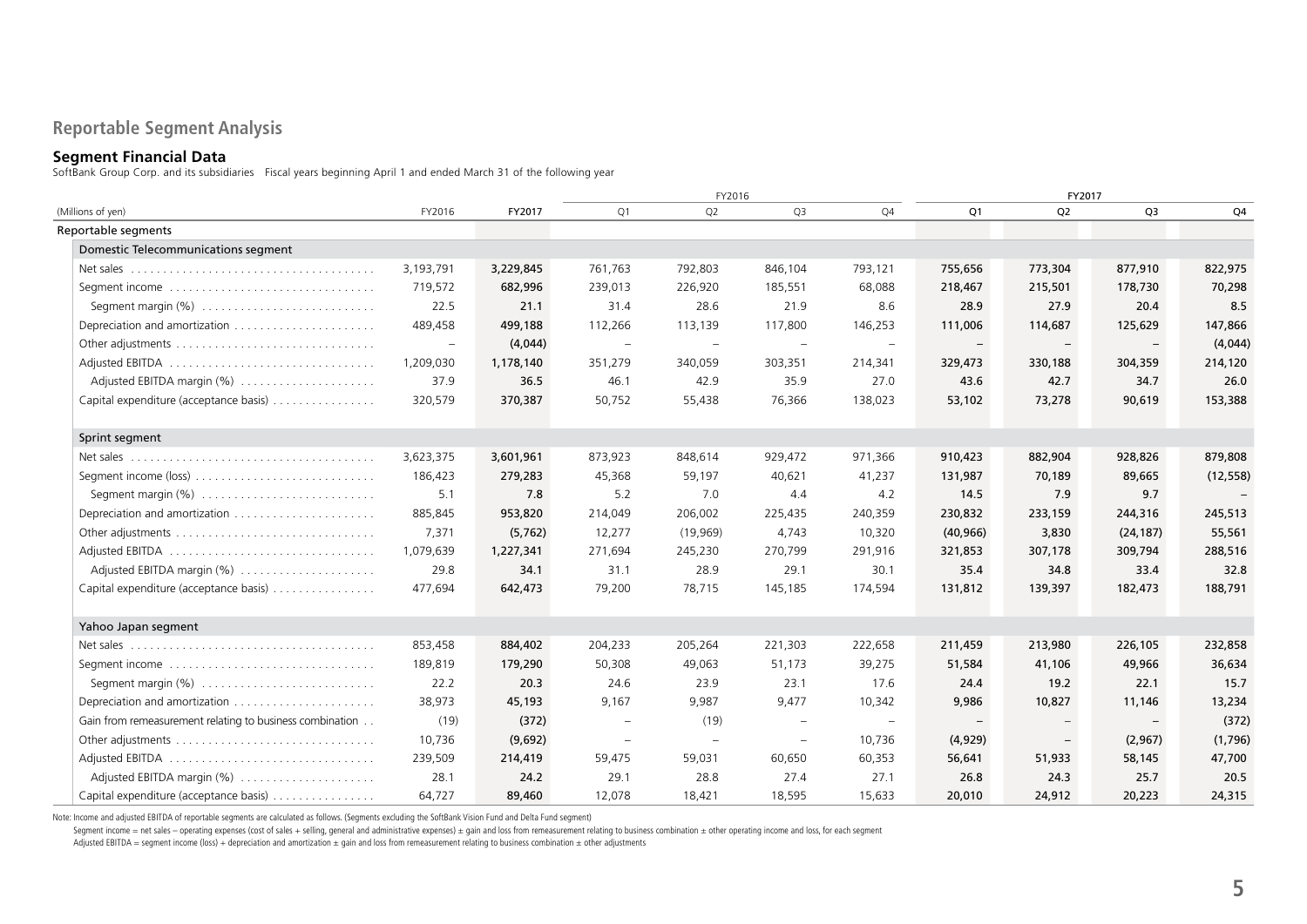# **Segment Financial Data**

SoftBank Group Corp. and its subsidiaries Fiscal years beginning April 1 and ended March 31 of the following year

|                                                           |                          | FY2017                   | FY2016                   |                          |                                 |                          |                          | FY2017                   |                          |                          |  |
|-----------------------------------------------------------|--------------------------|--------------------------|--------------------------|--------------------------|---------------------------------|--------------------------|--------------------------|--------------------------|--------------------------|--------------------------|--|
| (Millions of yen)                                         | FY2016                   |                          | Q <sub>1</sub>           | Q2                       | Q3                              | Q4                       | Q1                       | Q <sub>2</sub>           | Q <sub>3</sub>           | Q4                       |  |
| Reportable segments                                       |                          |                          |                          |                          |                                 |                          |                          |                          |                          |                          |  |
| <b>Distribution segment</b>                               |                          |                          |                          |                          |                                 |                          |                          |                          |                          |                          |  |
|                                                           | 1,295,374                | 1,419,319                | 315,499                  | 310,857                  | 313,230                         | 355,788                  | 297,755                  | 347,097                  | 379,959                  | 394,508                  |  |
|                                                           | (10, 047)                | (31, 018)                | 6,680                    | 7,625                    | 4,803                           | (29, 155)                | 2,365                    | 4,998                    | (48, 036)                | 9,655                    |  |
| Segment margin $(%)$                                      | $\overline{\phantom{m}}$ | $\overline{\phantom{m}}$ | 2.1                      | 2.5                      | 1.5                             | $\overline{\phantom{a}}$ | 0.8                      | 1.4                      | $\overline{\phantom{a}}$ | 2.4                      |  |
|                                                           | 7,237                    | 6,695                    | 1,789                    | 1,768                    | 1,780                           | 1,900                    | 1,724                    | 1,767                    | 1,684                    | 1,520                    |  |
|                                                           | 30,260                   | 50,497                   | $\equiv$                 | $\overline{\phantom{a}}$ | $\hspace{0.1mm}-\hspace{0.1mm}$ | 30,260                   | $-$                      | $-$                      | 50,497                   | $\overline{\phantom{a}}$ |  |
|                                                           | 27,450                   | 26,174                   | 8,469                    | 9,393                    | 6,583                           | 3,005                    | 4,089                    | 6,765                    | 4,145                    | 11,175                   |  |
| Adjusted EBITDA margin (%)                                | 2.1                      | 1.8                      | 2.7                      | 3.0                      | 2.1                             | 0.8                      | 1.4                      | 1.9                      | 1.1                      | 2.8                      |  |
| Capital expenditure (acceptance basis)                    | 6,522                    | 8,188                    | 1,148                    | 1,474                    | 1,877                           | 2,023                    | 1,563                    | 1,983                    | 2,098                    | 2,544                    |  |
| Arm segment*1                                             |                          |                          |                          |                          |                                 |                          |                          |                          |                          |                          |  |
|                                                           | 112,902                  | 202,344                  | $\equiv$                 | 14,356                   | 54,499                          | 44,047                   | 47,037                   | 46,639                   | 58,746                   | 49,922                   |  |
|                                                           | 12,919                   | (31, 380)                | $\overline{\phantom{m}}$ | (5, 123)                 | 15,045                          | 2,997                    | (6,935)                  | (7, 859)                 | (7,071)                  | (9, 515)                 |  |
| Segment margin (%)                                        | 11.4                     |                          | $\equiv$                 | $\overline{\phantom{m}}$ | 27.6                            | 6.8                      | $-$                      | $-$                      | $-$                      | $\overline{\phantom{a}}$ |  |
|                                                           | 32.523                   | 62,324                   | $=$                      | 4,476                    | 13,723                          | 14,324                   | 14,883                   | 15,402                   | 15,873                   | 16,166                   |  |
| Gain from remeasurement relating to business combination  | (18, 168)                |                          | $\equiv$                 | (18, 168)                | $\overline{\phantom{m}}$        | $\overline{\phantom{m}}$ |                          | $\equiv$                 |                          |                          |  |
|                                                           | 25,780                   | $\qquad \qquad -$        | $\overline{\phantom{m}}$ | 25,466                   | 314                             | $\overline{\phantom{m}}$ | $\overline{\phantom{m}}$ | $-$                      | $\overline{\phantom{a}}$ |                          |  |
|                                                           | 53,054                   | 30,944                   |                          | 6,651                    | 29,082                          | 17,321                   | 7,948                    | 7,543                    | 8,802                    | 6,651                    |  |
| Adjusted EBITDA margin (%)                                | 47.0                     | 15.3                     |                          | 46.3                     | 53.4                            | 39.3                     | 16.9                     | 16.2                     | 15.0                     | 13.3                     |  |
| Capital expenditure (acceptance basis)                    | 5,042                    | 16,750                   |                          | 760                      | 1,828                           | 2,454                    | 3,525                    | 3,709                    | 4,509                    | 5,007                    |  |
| SoftBank Vision Fund and Delta Fund segment* <sup>2</sup> |                          |                          |                          |                          |                                 |                          |                          |                          |                          |                          |  |
| Gain on investments at SoftBank Vision Fund               | $\overline{\phantom{m}}$ | 352,095                  |                          |                          |                                 | $\overline{\phantom{a}}$ | 106,871                  | 87,465                   | 60,516                   | 97,243                   |  |
| Unrealized gain and loss on valuation of investments      | $\overline{\phantom{m}}$ | 345,975                  |                          |                          |                                 | $\overline{\phantom{a}}$ | 106,871                  | 87,465                   | 56,772                   | 94,867                   |  |
| Interest and dividend income from investments             | $\overline{\phantom{a}}$ | 6,120                    |                          | $\equiv$                 |                                 | $\overline{\phantom{a}}$ | $-$                      | $-$                      | 3,744                    | 2,376                    |  |
|                                                           | $\overline{\phantom{m}}$ | (49, 114)                |                          |                          |                                 | $\overline{\phantom{m}}$ | (1,642)                  | (6, 456)                 | (10, 327)                | (30, 689)                |  |
|                                                           |                          |                          |                          |                          |                                 | $\overline{\phantom{a}}$ |                          |                          |                          | 66,554                   |  |
| Segment income                                            | $\overline{\phantom{m}}$ | 302,981<br>$\mathbf{1}$  |                          |                          |                                 |                          | 105,229                  | 81,009                   | 50,189                   |                          |  |
| Unrealized gain and loss on valuation of investments      | $\overline{\phantom{a}}$ |                          |                          |                          |                                 | $\overline{\phantom{a}}$ |                          |                          |                          |                          |  |
|                                                           | $\overline{\phantom{m}}$ | (345, 975)               |                          |                          |                                 | $\overline{\phantom{a}}$ | (106, 871)               | (87, 465)                | (56, 772)                | (94, 867)                |  |
|                                                           | $\overline{\phantom{m}}$ | 20,502                   |                          |                          |                                 | $\overline{\phantom{m}}$ | $-$                      | $\overline{\phantom{a}}$ |                          | 20,502                   |  |
|                                                           |                          | (22, 491)                |                          |                          |                                 | $\overline{\phantom{a}}$ | (1,642)                  | (6, 456)                 | (6, 583)                 | (7, 810)                 |  |

\*1 In the Arm segment, the earnings reflect the results of Arm's operations since September 6, 2016.

\*2 The Company established the SoftBank Vision Fund and Delta Fund segment during the first quarter.

Notes 1. Income and adjusted EBITDA of reportable segments are calculated as follows. (Segments excluding the SoftBank Vision Fund and Delta Fund segment) Segment income = net sales - operating expenses (cost of sales + selling, general and administrative expenses)  $\pm$  gain and loss from remeasurement relating to business combination  $\pm$  other operating income and loss, f Adjusted EBITDA = segment income (loss) + depreciation and amortization ± gain and loss from remeasurement relating to business combination ± other adjustments

2. Income and adjusted EBITDA of reportable segments are calculated as follows. (SoftBank Vision Fund and Delta Fund segment) Segment income = gain and loss on investments by SoftBank Vision Fund and Delta Fund – operating expenses Adjusted EBITDA = segment income (loss) + depreciation and amortization ± unrealized gain and loss on valuation of investments ± other adjustments **6**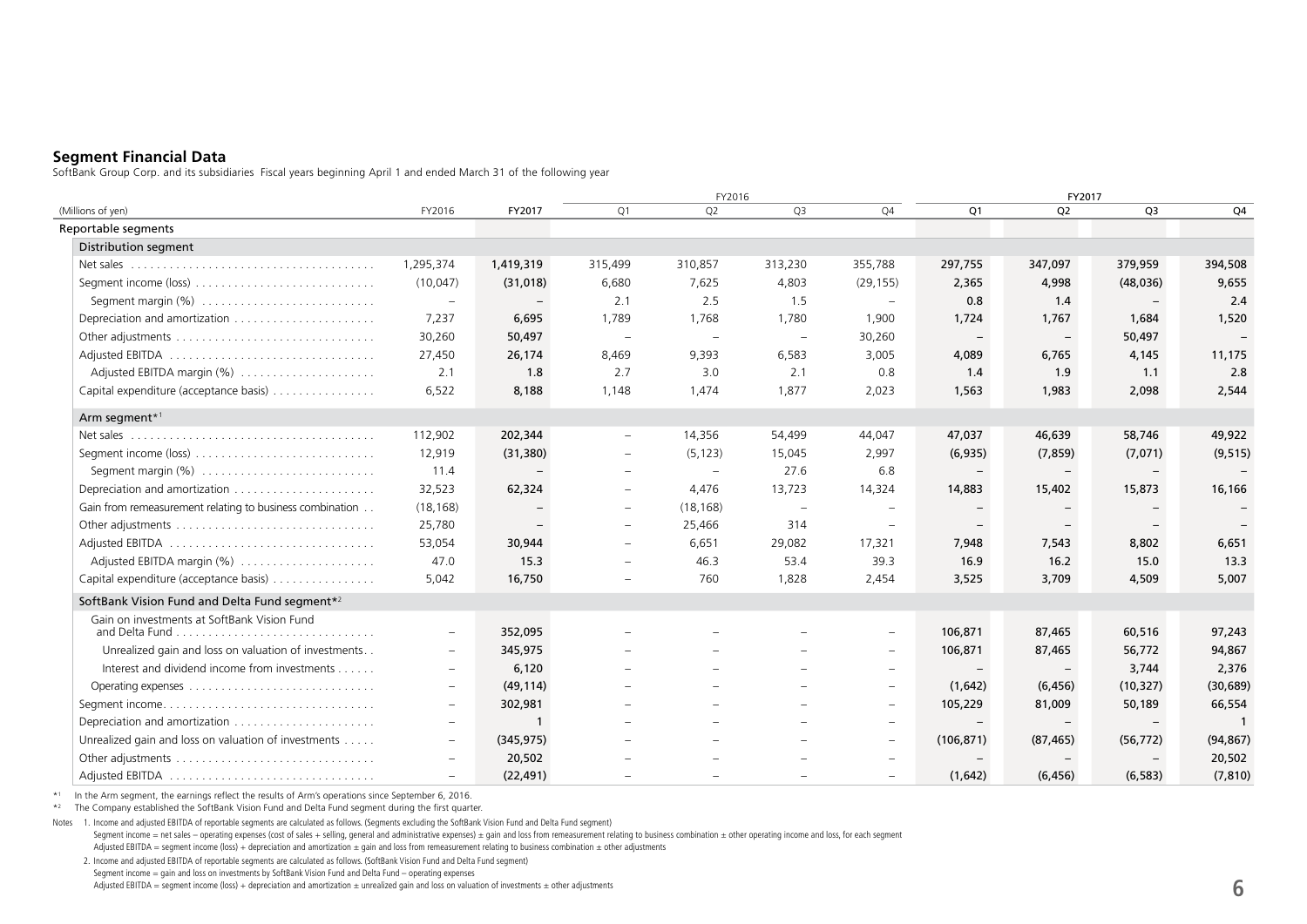### **Segment Financial Data**

SoftBank Group Corp. and its subsidiaries Fiscal years beginning April 1 and ended March 31 of the following year

|                                                                                              |                          |            |                          | FY2016         |                |                              |            | FY2017         |                |           |  |
|----------------------------------------------------------------------------------------------|--------------------------|------------|--------------------------|----------------|----------------|------------------------------|------------|----------------|----------------|-----------|--|
| (Millions of yen)                                                                            | FY2016                   | FY2017     | O <sub>1</sub>           | Q <sub>2</sub> | Q <sub>3</sub> | O <sub>4</sub>               | Q1         | Q <sub>2</sub> | Q <sub>3</sub> | Q4        |  |
| Consolidated                                                                                 |                          |            |                          |                |                |                              |            |                |                |           |  |
| Net sales                                                                                    | 8,901,004                | 9,158,765  | 2,126,521                | 2,145,313      | 2,309,632      | 2,319,538                    | 2,186,059  | 2,225,076      | 2,400,139      | 2,347,491 |  |
| Operating income (excluding income form<br>SoftBank Vision Fund and Delta Fund)              | 1,025,999                | 1,000,820  |                          |                |                | $\qquad \qquad \blacksquare$ | 374,044    | 314,557        | 223,801        | 88,418    |  |
| Operating margin (excluding income form<br>SoftBank Vision Fund and Delta Fund) (%)          | 11.5                     | 10.9       |                          |                |                | $\qquad \qquad \blacksquare$ | 17.1       | 14.1           | 9.3            | 3.8       |  |
| Operating income from SoftBank Vision Fund<br>and Delta Fund.                                | $\overline{\phantom{a}}$ | 302,981    |                          |                |                |                              | 105,229    | 81,009         | 50,189         | 66,554    |  |
|                                                                                              | 1,025,999                | 1,303,801  | 319,236                  | 328,127        | 281,965        | 96,671                       | 479,273    | 395,566        | 273,990        | 154,972   |  |
|                                                                                              | 11.5                     | 14.2       | 15.0                     | 15.3           | 12.2           | 4.2                          | 21.9       | 17.8           | 11.4           | 6.6       |  |
|                                                                                              | 1,465,609                | 1,585,873  | 340,009                  | 338,215        | 371,275        | 416,110                      | 371,991    | 378,516        | 401,868        | 433,498   |  |
| Gain from remeasurement relating to business combination                                     | (18, 187)                | (372)      | $\overline{\phantom{m}}$ | (18, 187)      |                | $\overline{\phantom{m}}$     |            |                |                | (372)     |  |
| Unrealized gain (loss) on valuation of investments in<br>SoftBank Vision Fund and Delta Fund | $\overline{\phantom{a}}$ | (345, 975) |                          |                |                | $\overline{\phantom{m}}$     | (106, 871) | (87, 465)      | (56, 772)      | (94, 867) |  |
|                                                                                              | 91,046                   | 61,790     | 19,105                   | 6,776          | 5,233          | 59,932                       | (44, 283)  | 3,755          | 46,729         | 55,589    |  |
|                                                                                              | 2,564,467                | 2,605,117  | 678,350                  | 654,931        | 658,473        | 572,713                      | 700,110    | 690,372        | 665,815        | 548,820   |  |
| Adjusted EBITDA margin (%)                                                                   | 28.8                     | 28.4       | 31.9                     | 30.5           | 28.5           | 24.7                         | 32.0       | 31.0           | 27.7           | 23.4      |  |
|                                                                                              | 923,592                  | 1,145,128  | 149,029                  | 162,498        | 247,168        | 364,897                      | 215,694    | 244,969        | 302,139        | 382,326   |  |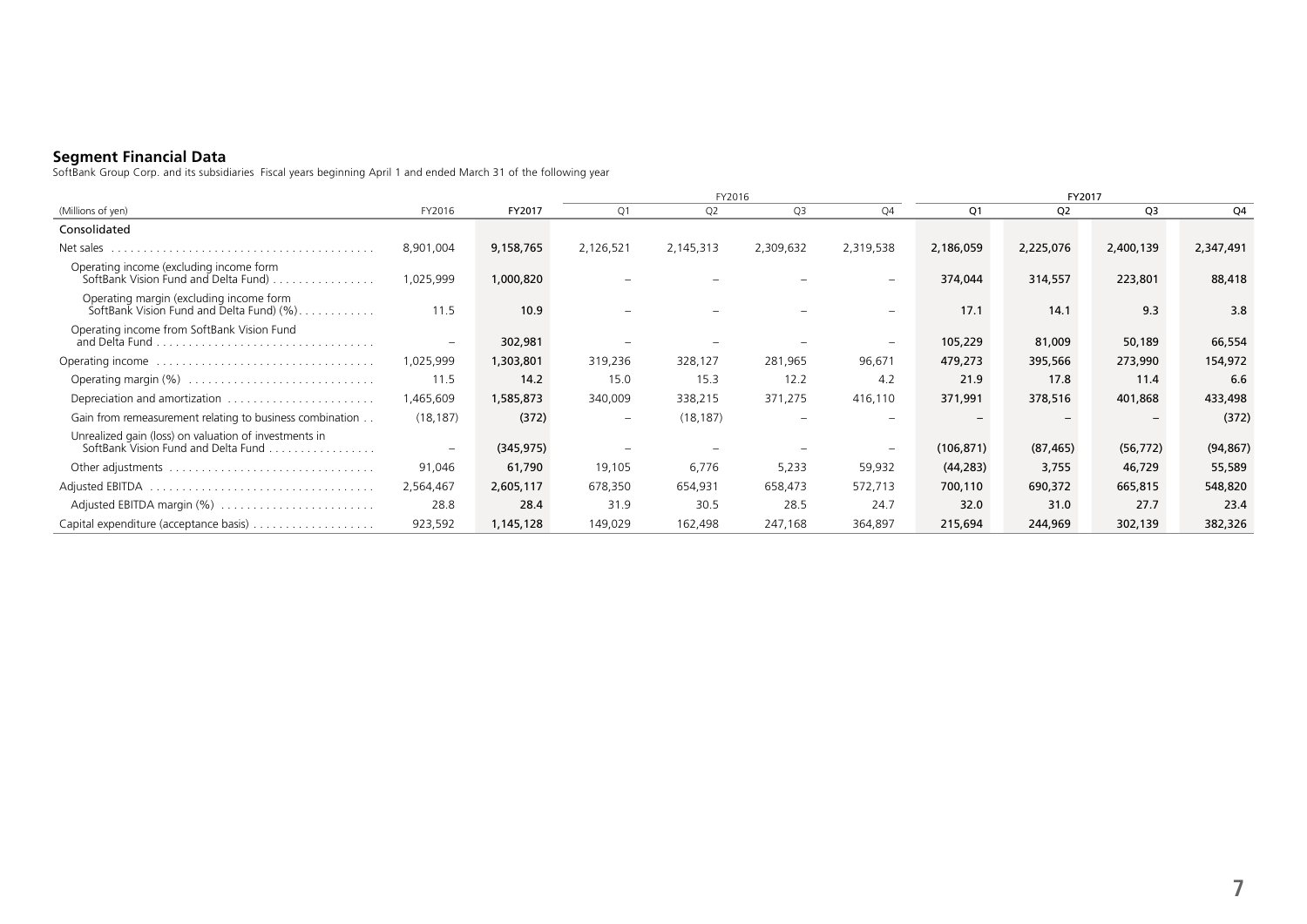# **Domestic Telecommunications Segment Principal Operational Data**

|                                                                      |               |                          |        |        | FY2016                   |                          |                          |        | FY2017         |                |        |
|----------------------------------------------------------------------|---------------|--------------------------|--------|--------|--------------------------|--------------------------|--------------------------|--------|----------------|----------------|--------|
|                                                                      | Units         | FY2016                   | FY2017 | Q1     | Q2                       | Q3                       | Q4                       | Q1     | Q <sub>2</sub> | Q <sub>3</sub> | Q4     |
| Mobile communications service                                        |               |                          |        |        |                          |                          |                          |        |                |                |        |
| Main subscribers                                                     |               |                          |        |        |                          |                          |                          |        |                |                |        |
|                                                                      | Thousands     | 32,400                   | 33,175 | 32,149 | 32,301                   | 32,230                   | 32,400                   | 32,448 | 32,784         | 32,996         | 33,175 |
| $(incl.)$ Wireless Home Phone $\ldots \ldots \ldots$                 | Thousands     | $\overline{\phantom{a}}$ | 265    |        | $\overline{\phantom{a}}$ | $\overline{\phantom{a}}$ | $\overline{\phantom{a}}$ |        | 105            | 182            | 265    |
| Net additions                                                        | Thousands     | 362                      | 775    | 112    | 151                      | (70)                     | 169                      | 48     | 336            | 212            | 180    |
|                                                                      | Yen           | 4,500                    | 4,350  | 4,610  | 4,570                    | 4,530                    | 4,310                    | 4,380  | 4,340          | 4,380          | 4,310  |
| Telecom ARPU                                                         | Yen           | 3,950                    | 3,800  | 4,050  | 4,020                    | 3,980                    | 3,760                    | 3,830  | 3,790          | 3,820          | 3,740  |
|                                                                      | Yen           | 550                      | 560    | 560    | 560                      | 560                      | 550                      | 550    | 550            | 560            | 570    |
| Churn rate $\ldots \ldots \ldots \ldots \ldots \ldots \ldots$        | $\frac{1}{2}$ | 1.24                     | 1.22   | 1.13   | 1.06                     | 1.25                     | 1.53                     | 1.13   | 1.01           | 1.10           | 1.64   |
|                                                                      | $\frac{0}{0}$ | 0.89                     | 0.86   | 0.85   | 0.78                     | 0.89                     | 1.04                     | 0.79   | 0.74           | 0.83           | 1.09   |
| Units sold $\ldots \ldots \ldots \ldots \ldots \ldots \ldots \ldots$ | Thousands     | 11,079                   | 11,056 | 2,353  | 2,551                    | 2,939                    | 3,236                    | 2,397  | 2,445          | 2,940          | 3,274  |
|                                                                      | Thousands     | 4,928                    | 5,050  | 1,154  | 1,123                    | 1,072                    | 1,579                    | 1,121  | 1,143          | 1,155          | 1,631  |
|                                                                      | Thousands     | 6,151                    | 6,006  | 1,199  | 1,428                    | 1,867                    | 1,657                    | 1,277  | 1,302          | 1,785          | 1,643  |
| Cumulative applications for the<br>Home Bundle Discount Hikari Set   |               |                          |        |        |                          |                          |                          |        |                |                |        |
| Mobile communications service                                        | Thousands     | 6,030                    | 8,148  | 3,702  | 4,419                    | 5,149                    | 6,030                    | 6,641  | 7,135          | 7,617          | 8,148  |
| Broadband service                                                    | Thousands     | 2,904                    | 3,887  | 1,790  | 2,158                    | 2,527                    | 2,904                    | 3,182  | 3,434          | 3,671          | 3,887  |
| Overall mobile communications                                        |               |                          |        |        |                          |                          |                          |        |                |                |        |
|                                                                      | Thousands     | 42,666                   | 42,650 | 43,207 | 43,056                   | 42,826                   | 42,666                   | 42,045 | 42,184         | 42,477         | 42,650 |
|                                                                      | Thousands     | 32,400                   | 33,175 | 32,149 | 32,301                   | 32,230                   | 32,400                   | 32,448 | 32,784         | 32,996         | 33,175 |
| Communication modules                                                | Thousands     | 6,910                    | 6,877  | 7,215  | 7,045                    | 7,037                    | 6,910                    | 6,442  | 6,424          | 6,692          | 6,877  |
| PHS                                                                  | Thousands     | 3,356                    | 2,598  | 3,842  | 3,710                    | 3,559                    | 3,356                    | 3,156  | 2,977          | 2,789          | 2,598  |
| <b>Broadband service</b>                                             |               |                          |        |        |                          |                          |                          |        |                |                |        |
| Subscribers                                                          |               |                          |        |        |                          |                          |                          |        |                |                |        |
|                                                                      | Thousands     | 6,145                    | 7,039  | 5,345  | 5,600                    | 5,860                    | 6,145                    | 6,403  | 6,636          | 6,832          | 7,039  |
|                                                                      | Thousands     | 3,592                    | 4,974  | 2,243  | 2,699                    | 3,141                    | 3,592                    | 4,012  | 4,362          | 4,666          | 4,974  |
| Yahoo! BB hikari with FLET'S                                         | Thousands     | 1,385                    | 1,061  | 1,797  | 1,641                    | 1,505                    | 1,385                    | 1,267  | 1,191          | 1,121          | 1,061  |
|                                                                      | Thousands     | 1,168                    | 1,005  | 1,305  | 1,261                    | 1,213                    | 1,168                    | 1,124  | 1,084          | 1,045          | 1,005  |
| ARPU                                                                 |               |                          |        |        |                          |                          |                          |        |                |                |        |
|                                                                      | Yen           | 4,900                    | 4,520  | 4,960  | 4,960                    | 4,910                    | 4,810                    | 4,640  | 4,570          | 4,490          | 4,410  |
| Yahoo! BB hikari with FLET'S                                         | Yen           | 1,810                    | 1,780  | 1,810  | 1,810                    | 1,810                    | 1,800                    | 1,790  | 1,790          | 1,770          | 1,760  |
|                                                                      | Yen           | 2,510                    | 2,390  | 2,560  | 2,530                    | 2,490                    | 2,450                    | 2,420  | 2,410          | 2,380          | 2,330  |

Notes 1. Main subscribers: smartphones, feature phones, tablets, mobile data communications devices, Wireless Home Phone and others.

3. Communication modules: communication modules, *Mimamori Phone*, prepaid mobile phones and others (Communication modules that use PHS networks are included under PHS)

4. *Home Bundle Discount Hikari Set*: a discount on the communication charges of mobile communications services to customers subscribing to bundled packages combining mobile communications services

5. ARPU: Average Revenue Per User per month

6. Telecom ARPU is calculated by dividing data-related revenue, basic monthly charges, and voice-related revenues by the number of active subscribers.

7. Service ARPU is calculated by dividing device warranty service revenue, advertising revenue, content-related revenues, etc., by the number of active subscribers.

8. ARPU, churn rate and number of units sold are calculated and presented excluding revenues or subscribers to the Wireless Home Phone.

<sup>2.</sup> Phone: Smartphones and feature phones within main subscribers; includes voice SIM subscriptions.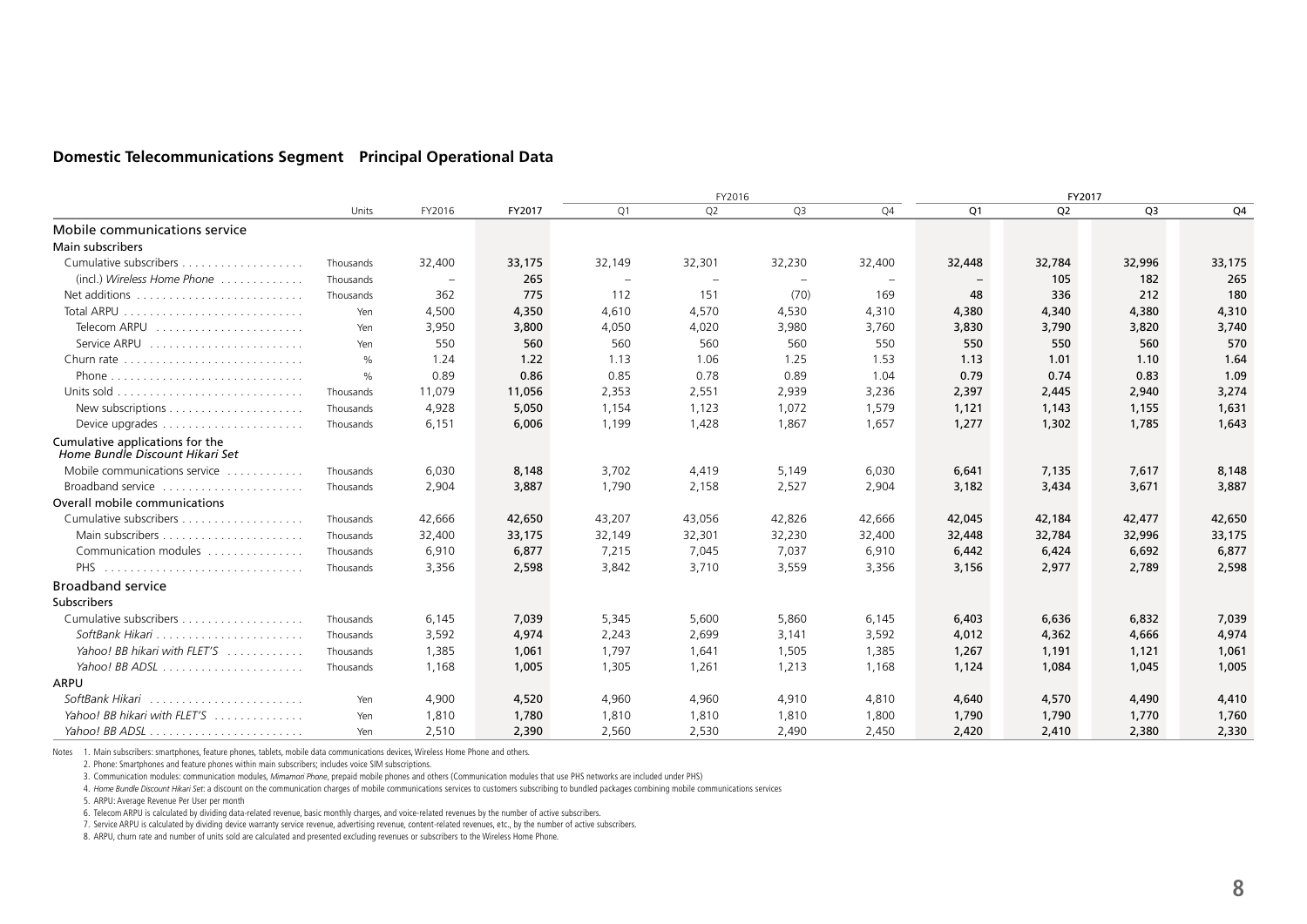## **Sprint Segment Principal Operational Data**

|                         |               |                          |                   |        | FY2016         |                |        |                | FY2017         |                |        |
|-------------------------|---------------|--------------------------|-------------------|--------|----------------|----------------|--------|----------------|----------------|----------------|--------|
|                         | Units         | FY2016                   | FY2017            | Q1     | Q <sub>2</sub> | Q <sub>3</sub> | Q4     | Q <sub>1</sub> | Q <sub>2</sub> | Q <sub>3</sub> | Q4     |
| Cumulative subscribers  |               |                          |                   |        |                |                |        |                |                |                |        |
| Total                   | Thousands     | 53,639                   | 54,625            | 53,363 | 53,962         | 53,271         | 53,639 | 53,698         | 54,027         | 54,581         | 54,625 |
|                         | Thousands     | 31,576                   | 32,119            | 30,945 | 31,289         | 31,694         | 31,576 | 31,518         | 31,686         | 31,942         | 32,119 |
|                         | Thousands     | 26,079                   | 26,813            | 25,322 | 25,669         | 26,037         | 26,079 | 26,153         | 26,432         | 26,616         | 26,813 |
|                         | Thousands     | 8,688                    | 8,989             | 10,636 | 10,187         | 8,493          | 8,688  | 8,719          | 8,765          | 8,997          | 8,989  |
| Wholesale and affiliate | Thousands     | 13,375                   | 13,517            | 11,782 | 12,486         | 13.084         | 13,375 | 13,461         | 13,576         | 13,642         | 13,517 |
| Net additions (loss)    |               |                          |                   |        |                |                |        |                |                |                |        |
|                         | Thousands     | 2,133                    | 868               | 602    | 599            | 564            | 368    | 61             | 378            | 385            | 44     |
|                         | Thousands     | 811                      | 424               | 180    | 344            | 405            | (118)  | (39)           | 168            | 256            | 39     |
|                         | Thousands     | 930                      | 606               | 173    | 347            | 368            | 42     | 88             | 279            | 184            | 55     |
|                         | Thousands     | (1,020)                  | 363               | (306)  | (449)          | (460)          | 195    | 35             | 95             | 63             | 170    |
| Wholesale and affiliate | Thousands     | 2,342                    | 81                | 728    | 704            | 619            | 291    | 65             | 115            | 66             | (165)  |
|                         | \$            | $\overline{\phantom{m}}$ | $\qquad \qquad -$ | 72.17  | 71.69          | 71.77          | 68.66  | 69.51          | 68.95          | 68.54          | 68.51  |
| ARPU                    |               |                          |                   |        |                |                |        |                |                |                |        |
|                         | $\mathcal{L}$ | $\overline{\phantom{m}}$ | $\qquad \qquad -$ | 51.54  | 50.54          | 49.70          | 47.34  | 47.30          | 46.00          | 45.13          | 44.40  |
| Prepaid                 | $\mathcal{L}$ | $\overline{\phantom{0}}$ | $-$               | 27.34  | 27.31          | 27.61          | 30.08  | 38.24          | 37.83          | 37.46          | 37.15  |
| Churn rate              |               |                          |                   |        |                |                |        |                |                |                |        |
|                         | $\%$          | $\overline{\phantom{0}}$ | $\qquad \qquad -$ | 1.56   | 1.52           | 1.67           | 1.75   | 1.65           | 1.72           | 1.80           | 1.78   |
|                         | %             | $\overline{\phantom{0}}$ | $-$               | 1.39   | 1.37           | 1.57           | 1.58   | 1.50           | 1.59           | 1.71           | 1.68   |
|                         | $\%$          | -                        | $-$               | 5.55   | 5.63           | 5.80           | 4.99   | 4.57           | 4.83           | 4.63           | 4.30   |

Notes 1. Sprint is no longer reporting Lifeline program subscribers due to recent regulatory changes resulting in tighter program restrictions. Sprint has excluded them from the number of prepaid and wholesale and affiliat

2. Cumulative subscribers and net additions include the number of communication module service subscribers.

3. Phones: smartphones and feature phones

4. ABPU: Average Billings Per User per month (rounded to the nearest \$.01)

5. ARPU: Average Revenue Per User per month (rounded to the nearest \$.01)

6. The impact of the following special factors is not included in net additions (losses).

(1) In May 2016, Sprint's affiliate company acquired another operator. An affiliate company refers to a local wireless operator that sells and provides Sprint-branded services and products with its own self-operated teleco This resulted in adjustments to cumulative subscriber numbers since FY2016/Q1.

(2) During FY2017/Q1, 2,000 Wi-Fi connections were excluded from the postpaid subscriber base.

(3) During FY2017/Q2, one of the prepaid data plans was discontinued. Accordingly, 49,000 prepaid subscribers to the plan were excluded from the prepaid subscriber base.

(4) During FY2017/Q3, Sprint established a joint venture with PRWireless HoldCo LLC. As a result, 169,000 prepaid subscribers were added.

7. During FY2017. Sprint introduced a non-Sprint branded postpaid dian offering allowing prepaid customers to purchase a device under its installment billing program. As a result of this extension of credit, approximately FY2017/Q4. Furthermore, net additions of postpaid subscribers and postpaid phone subscribers for FY2017/Q4 included 44,000 such net migrations each. The historical numbers were not retrospectively revised.

8. In FY2017/Q1, Sprint changed the definition of certain gross additions and deactivation for the postpaid subscribers. A newly acquired customer who leaves shortly after activation was previously counted as a deactivatio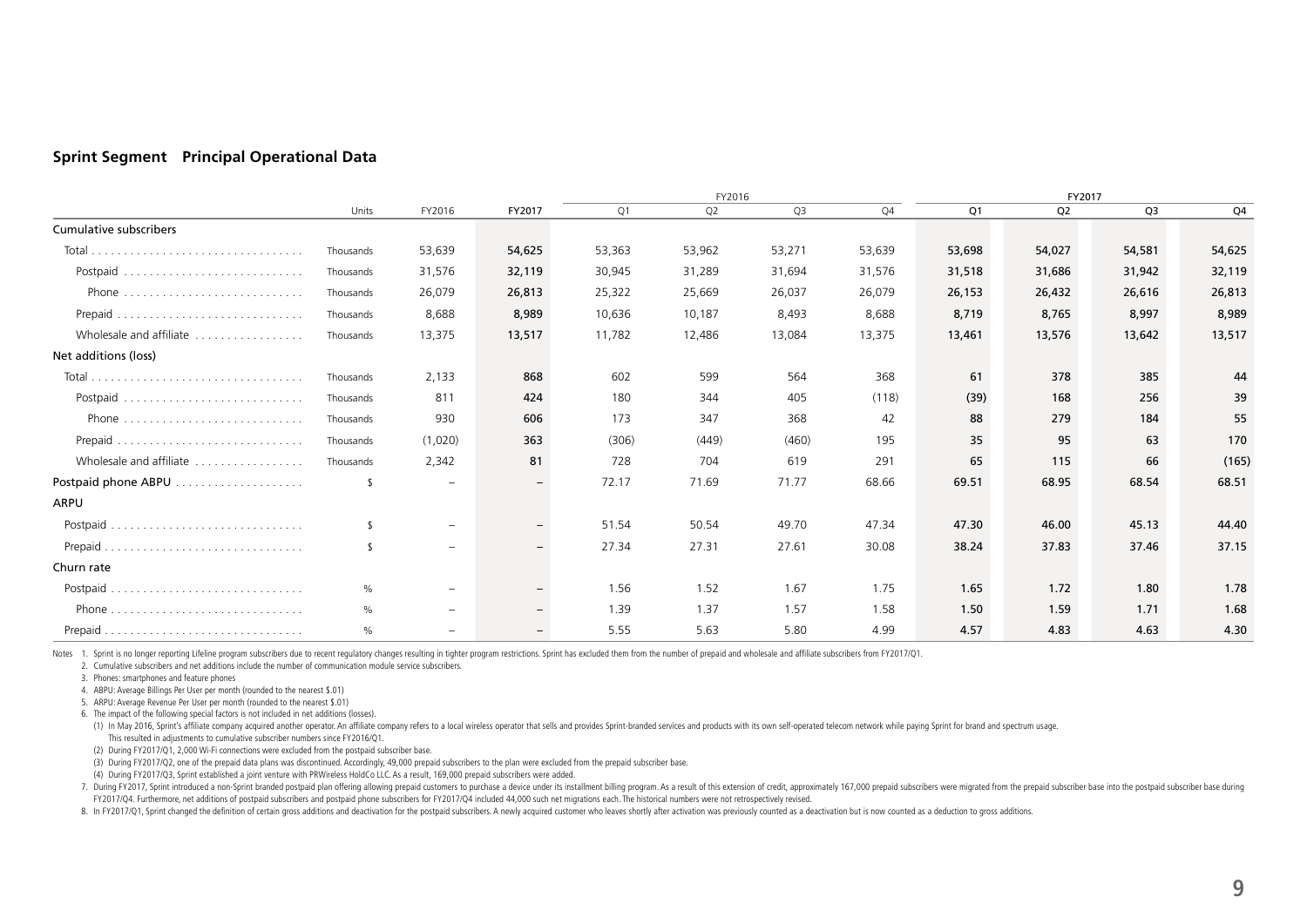# **Arm Segment Principal Operational Data**

| Licensing                                                             |        |        | FY2016 |                |                |       | FY2017 |                |                |       |
|-----------------------------------------------------------------------|--------|--------|--------|----------------|----------------|-------|--------|----------------|----------------|-------|
|                                                                       | FY2016 | FY2017 | Q1     | Q <sub>2</sub> | Q <sub>3</sub> | Q4    | Q1     | Q <sub>2</sub> | Q <sub>3</sub> | Q4    |
| Processor licenses signed<br>.<br>Breakdown by processor family       | 113    | 141    | 25     | 20             | 43             | 25    | 41     | 26             | 48             | 26    |
| Classic (Arm7, Arm9, Arm11)                                           | 8      | 0      |        |                |                |       |        |                | $\mathbf 0$    |       |
|                                                                       | 21     | 45     |        |                |                |       |        |                | 19             | 12    |
|                                                                       |        | 16     |        |                |                |       |        |                |                |       |
| Cortex-M                                                              | 60     | 58     |        | 10             | 22             | 15    | 20     |                | 17             | 10    |
| Mali                                                                  | 15     | 22     |        |                | 8              |       | 9      |                |                |       |
| Cumulative number of licenses signed<br>Breakdown by processor family | 1,442  | 1,577  | 1,379  | 1,396          | 1,428          | 1,442 | 1,482  | 1,508          | 1,552          | 1,577 |
| Classic (Arm7, Arm9, Arm11) $\ldots \ldots \ldots$                    | 500    | 499    | 502    | 503            | 498            | 500   | 500    | 500            | 500            | 499   |
|                                                                       | 290    | 334    | 274    | 275            | 282            | 290   | 297    | 304            | 322            | 334   |
|                                                                       | 78     | 94     | 71     | 75             | 78             | 78    | 83     | 87             | 92             | 94    |
| $\mathsf{Cortex}\text{-}M$                                            | 425    | 482    | 391    | 400            | 419            | 425   | 445    | 456            | 472            | 482   |
| Mali                                                                  | 149    | 168    | 141    | 143            | 151            | 149   | 157    | 161            | 166            | 168   |
| Companies signing licenses                                            | 94     | 89     | 23     | 18             | 34             | 25    | 30     | 15             | 33             | 18    |
| Existing                                                              | 49     | 52     | 14     |                |                | 13    | 17     |                | 23             |       |
|                                                                       | 45     | 37     |        |                |                | 12    | 13     |                | 10             |       |

Note: Cumulative number of licenses signed includes extant licenses that are expected to generate royalties.

| Royalty units                                      |                 |        |        |           | CY2016    |           |           |           | CY2017    |           |           |
|----------------------------------------------------|-----------------|--------|--------|-----------|-----------|-----------|-----------|-----------|-----------|-----------|-----------|
|                                                    | Units           | CY2016 | CY2017 | Jan - Mar | Apr - Jun | Jul - Sep | Oct - Dec | Jan - Mar | Apr - Jun | Jul - Sep | Oct - Dec |
| Royalty units as reported by licensee              | <b>Billions</b> | 17.7   | 21.3   | 3.6       | 4.0       | 4.9       |           | 4.7       | 5.1       | 5.7       | 5.8       |
| Breakdown by processor family                      |                 |        |        |           |           |           |           |           |           |           |           |
| Classic (Arm7, Arm9, Arm11) $\ldots \ldots \ldots$ |                 | 23%    | 17%    | 26%       | 24%       | 23%       | 19%       | 17%       | 18%       | 17%       | 16%       |
|                                                    |                 | 19%    | 18%    | 19%       | 19%       | 16%       | 22%       | 22%       | 20%       | 17%       | 19%       |
|                                                    |                 | 7%     | 8%     | 7%        | 7%        | 9%        | 7%        | 8%        | 9%        | 7%        | 7%        |
| Cortex-M                                           |                 | 51%    | 57%    | 48%       | 50%       | 52%       | 52%       | 53%       | 53%       | 59%       | 58%       |

| Employees                      |        |        |       | FY2016 |       |       |             | FY2017 |                |       |
|--------------------------------|--------|--------|-------|--------|-------|-------|-------------|--------|----------------|-------|
|                                | FY2016 | FY2017 |       |        |       |       | $\bigcap$ 1 | O2     | O <sub>3</sub> | Q4    |
| Total number of employees<br>. | 4,852  | 5,886  | 4,227 | 4,438  | 4,584 | 4,852 | 5,182       | 5,538  | 5,708          | 5,886 |
| (incl.) Technical employees    | 3,960  | 4,812  | 3,409 | 3,602  | 3,736 | 3,960 | 4,269       | 4,555  | 4,677          | 4,812 |
| Geographical breakdown         |        |        |       |        |       |       |             |        |                |       |
| U.K.                           | ,937   | 2,340  | 695,، | 1.770  | 1,853 | 1,937 | 2,037       | 2,198  | 2,262          | 2,340 |
| Rest of Europe                 | 829    | 1,093  | 684   | 723    | 742   | 829   | 929         | 1,020  | 1,060          | 1,093 |
|                                | ,080   | 1,280  | 957   | 991    | 1,020 | 1,080 | 1,151       | 1,184  | 1,241          | 1,280 |
| Asia                           | 422    | 486    | 354   | 388    | 397   | 422   | 454         | 482    | 481            | 486   |
| India                          | 584    | 687    | 537   | 566    | 572   | 584   | 611         | 654    | 664            | 687   |

Notes 1. Number of employees at Arm includes temporary employees.<br>2. Technical employees: employees who work on the research, creation, maintenance, deployment and support of technology products and services of Arm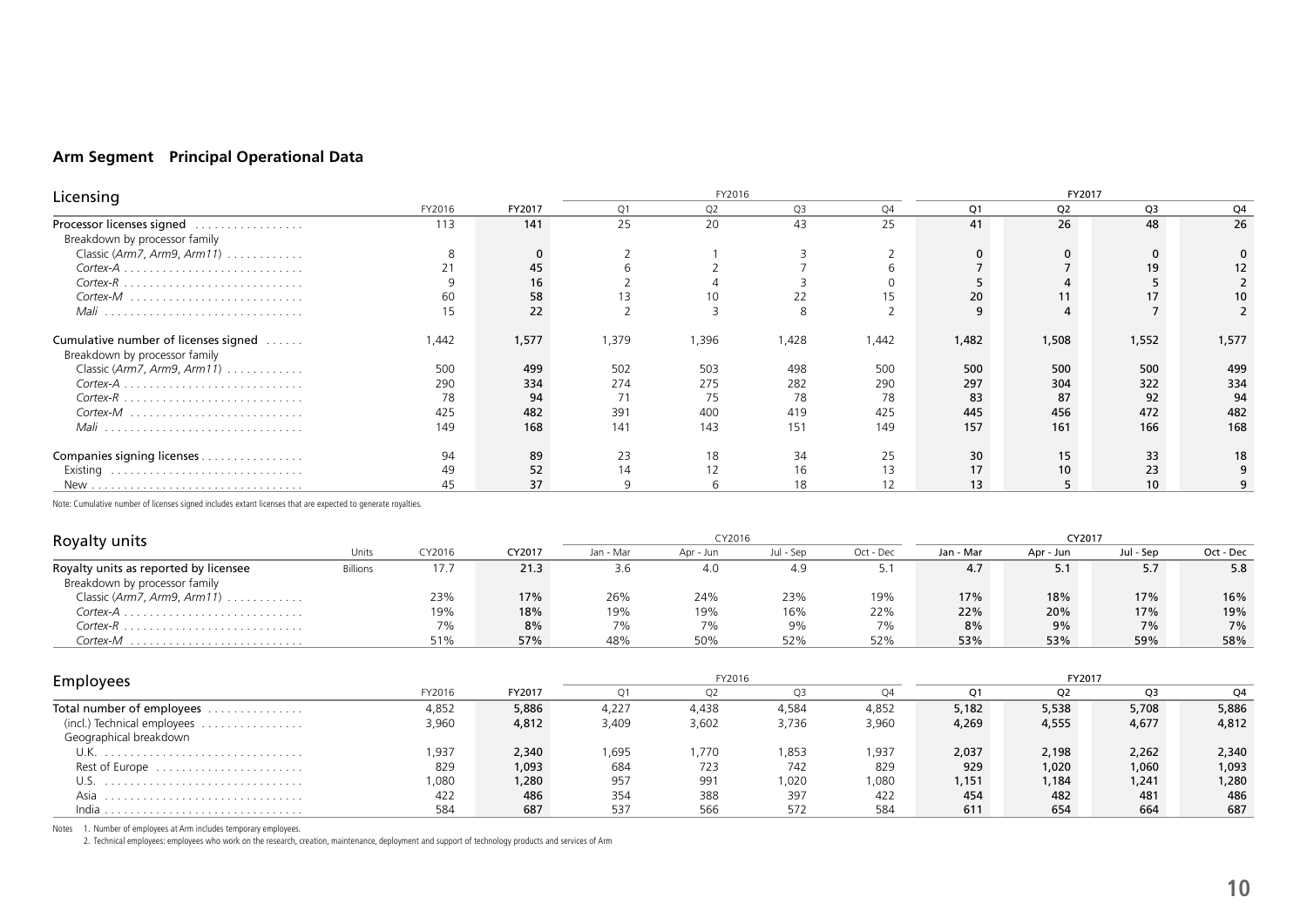# **Domestic Telecommunications Segment**

- 1. Up-front investments resulted in segment income decrease, but steady customer base expansion
	- Up-front investments in *Home Bundle Discount Hikari Set*, *Giga Monster*, *Half Price Support*, and collaboration with Yahoo Japan
	- Expanded customer base
	- Smartphone subscribers increased 1.69 million, and *SoftBank Hikari* subscribers increased 1.38 million versus the previous fiscal year-end
	- Segment income declined 5.1% yoy, to ¥683.0 billion
	- The Company expects higher revenues and profit\*<sup>6</sup> in the fiscal year ending March 2019 by leveraging the expanded customer base
- 2. Free cash flow decreased 9.0% yoy, to ¥511.5 billion
	- Stable cash flow generation continues

\*6 The Company plans to apply the new revenue recognition standard (IFRS 15) from the fiscal year ending March 2019. Comparisons of results for the fiscal year and the forecast for the fiscal year ending March 2019 are based on the current revenue recognition standard (IAS 18) applied to the fiscal year.

## **Overview**

As Japan's telecommunications market approaches maturity, the Domestic Telecommunications segment is working to strengthen the foundation for medium- to long-term earnings growth. Specifically, it is working to increase the number of smartphone and broadband subscribers, and use the operational assets of telecommunications services to foster and expand new businesses under the *Beyond Carrier Strategy.* At the same time, the segment is seeking to generate stable free cash flow.

#### Main Initiatives

- Expand sales of *Home Bundle Discount Hikari Set*
	- Provide a discount on a smartphone and broadband bundle subscription
- Promote *SoftBank* brand differentiation strategy
	- High-volume flat-rate data plans *Giga Monster* (20 GB) and *Ultra Giga Monster* (50 GB)
	- *Half Price Support* that effectively enables the purchase of smartphones at half price
- Expand sales of sister brand *Y!mobile* proactively
- Advance capital and operational tie-up with LINE MOBILE Corporation (became a consolidated subsidiary on April 2, 2018)
- Collaborate with Yahoo Japan Corporation focusing on e-commerce
- Expand business domain: Develop new businesses through the establishment of joint ventures or capital and operational tie-ups with the Company's investees
- Participate in domestic operations of WeWork Companies Inc. through a joint venture with the company
- Provide cloud services through a joint venture with Alibaba
- Expand and improve security services for corporations through establishment of a joint venture with Cybereason Inc.
- Participate in the FinTech field through the establishment of joint venture with Mizuho Bank, Ltd.
- Establish an operational tie-up in the RPA (robotic process automation, use of software robots for process automation) field with RPA Holdings, Inc.

### **Net sales**



## **Segment income / Segment margin Adjusted EBITDA / Adjusted EBITDA margin**  $(Billions of ven)$  (%)



 $\Box$  Segment margin  $\Box$  Adjusted EBITDA margin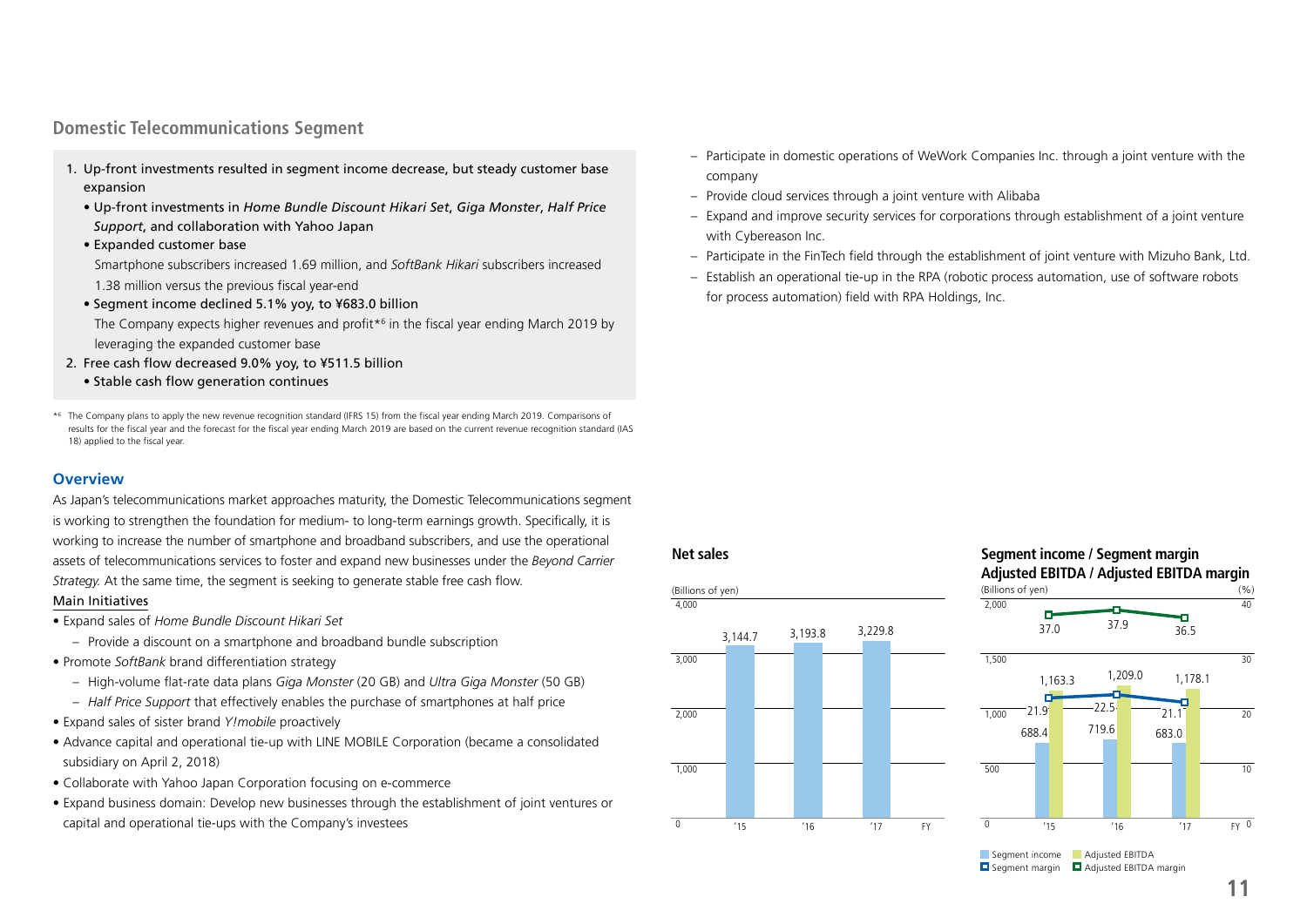## **Financial Results**

#### Breakdown of net sales

|                                          |           |           |           | (Millions of yen) |
|------------------------------------------|-----------|-----------|-----------|-------------------|
| Fiscal year ended March 31               | 2017      | 2018      | Change    | Change %          |
| Telecom service revenue                  | 2,423,105 | 2,406,613 | (16, 492) | (0.7)%            |
| Mobile communications                    | 1,886,640 | 1,811,688 | (74, 952) | $(4.0)\%$         |
| Telecom <sup>*7</sup>                    | 1,657,629 | 1,583,022 | (74, 607) | (4.5)%            |
| Service* $8 \ldots \ldots \ldots \ldots$ | 229.011   | 228,666   | (345)     | (0.2)%            |
| Broadband                                | 268.954   | 324,913   | 55,959    | 20.8 %            |
| Fixed-line telecommunications            | 267,511   | 270,012   | 2.501     | 0.9%              |
| Product and other sales                  | 770,686   | 823,232   | 52,546    | 6.8%              |
|                                          | 3,193,791 | 3,229,845 | 36,054    | $1.1 \%$          |

\*7 Telecom revenue of mobile communications services, etc., under the *SoftBank* and *Y!mobile* brands

\*8 Device warranty service revenue, content-related revenues, advertising revenues, etc.

Net sales increased ¥36,054 million (1.1%) year on year, to ¥3,229,845 million. Of this, telecom service revenue decreased ¥16,492 million (0.7%), to ¥2,406,613 million, and product and other sales increased ¥52,546 million (6.8%), to ¥823,232 million.

The decrease of telecom service revenue is mainly due to a ¥74,952 million (4.0%) year-on-year decrease in revenue from mobile communications. The Domestic Telecommunications segment marked the fiscal year as a period to carry out up-front investments, especially placing a priority on expanding its customer base by increasing the number of smartphone and *SoftBank Hikari* subscribers. As a result, revenue from mobile communications declined mainly due to the impact of discounts offered through the promotions such as *Home Bundle Discount Hikari Set*, high-volume flat-rate data plans, and *Half Price Support*.

On the other hand, the customer base is steadily expanding as planned, driven by continued improvement in churn rate and effective customer acquisition. The number of smartphone and *SoftBank Hikari* subscribers increased 1.69 million and 1.38 million, respectively, compared with the previous fiscal year. The Company expects to increase telecom service revenue in the fiscal year ending March 2019 by leveraging the growing customer base.\*9

Segment income decreased ¥36,576 million (5.1%) year on year, to ¥682,996 million. This was primarily due to the decline in revenue from mobile communications, as previously mentioned.

The major breakdown of operating expense (cost of sales and selling, general and administrative expenses) year-on-year increases of ¥76,674 million (3.1%) is as follows.

| Primary yoy increase/decrease components                                           | Key reasons for increase/decrease                                                                                                                                                   |
|------------------------------------------------------------------------------------|-------------------------------------------------------------------------------------------------------------------------------------------------------------------------------------|
| Increase in telecommunications network charges<br>¥29,039 million, 11.6%           | Increase in the cost of sales of broadband services following<br>the rise in SoftBank Hikari subscribers                                                                            |
| Increase in cost of products<br>¥23,217 million, 3.9%                              | Rise in the average shipping price of smartphones                                                                                                                                   |
| Increase in usage fees for content and<br>other services<br>¥11,130 million, 38.2% | Start of provision of Yahoo! Premium <sup>*9</sup> to smartphone<br>customers, and growth in users of optional services for<br>SoftBank Hikari                                      |
| Increase in depreciation and amortization<br>¥9.730 million. 2.0%                  | Acceleration of the depreciation of certain equipment<br>ahead of the termination of 3G services on 1.7 GHz in<br>March 2018 due to the expected deployment of LTE in<br>the future |
| Decrease in sales commission fees<br>$\frac{1}{2}$ (5,132) million, (1.5)%         | Decline in average sales commission fees for smartphones                                                                                                                            |

\*9 An offering that allows smartphone subscribers an unlimited use of special offers without additional charges under *Yahoo! Premium* membership service, which is usually provided at a monthly charge of ¥462 by Yahoo Japan Corporation.

Adjusted EBITDA decreased ¥30,890 million (2.6%) year on year, to ¥1,178,140 million.

Capital expenditures (acceptance basis) increased ¥49,808 million (15.5%) year on year, to ¥370,387 million, due to the expansion of service areas and improvement in quality for LTE network. Free cash flow decreased ¥50,286 million (9.0%) year on year, to ¥511,530 million, mainly due to an increase in mobile device inventories, the decrease in adjusted EBITDA, and an increase in the amount of income taxes paid. The amount of income taxes paid increased primarily because loss carryforwards fully utilized in the fiscal year ended March 2016 reduced the amount of income taxes paid in the fiscal year ended March 2017. The loss carryforwards were exhausted in the fiscal year ended March 2016.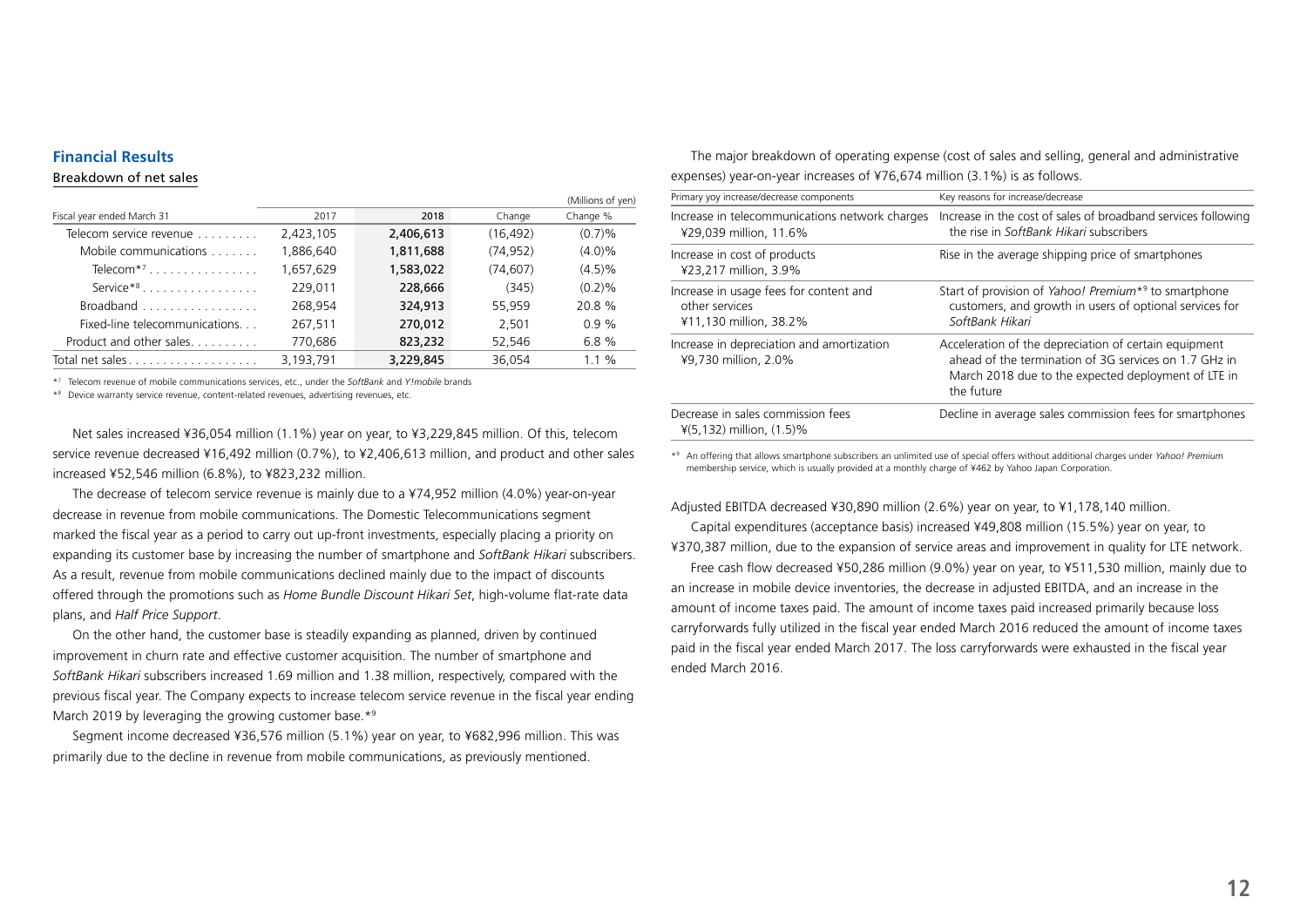#### **Operations**

Mobile communications service

## FYE 2017

### Subscribers (main subscribers)

### Cumulative subscribers 33,175 thousand (+ 775 yoy)

 Cumulative subscribers increased from the previous fiscal year-end due to smartphone net additions of 1,691,000.\*10 Regarding smartphones, the number of *Y!mobile* subscribers continued to grow steadily, while *SoftBank* subscribers also grew due to a successful promotion encouraging feature phone users to switch to smartphones. In addition, tablets contributed to net additions. However, subscribers to feature phones and mobile data communications devices declined from the previous fiscal year-end. As for mobile data communications devices, a decrease in subscribers reflected the termination of 3G service on 1.7 GHz as well as a decline in demand from customers with both smartphone and data device subscriptions due to the introduction of *Giga Monster* for smartphones.

 Cumulative subscribers at the fiscal year-end included 265,000 subscribers to *Wireless Home Phone*, a new home-phone voice calling service using the mobile network, which was launched in July 2017.

### FY 2017

Number of units sold (main subscribers)

| Number of units sold | 11,056 thousand $(-23$ yoy)         |
|----------------------|-------------------------------------|
| New subscriptions    | 5,050 thousand $(+ 122$ yoy)        |
| Device upgrades      | 6,006 thousand $(-145 \text{ yoy})$ |

 The number of units sold for mobile devices of main subscribers decreased year on year, reflecting a decrease in the number of feature phones and mobile data communications devices sold, despite an increase in sales of smartphones, due to the reasons described above.

\*10 Net addition of cumulative smartphone subscribers, including device upgrades.

#### ARPU (main subscribers)

| <b>Total ARPU</b> | ¥4,350 $(-$ ¥150 yoy) |
|-------------------|-----------------------|
| Telecom ARPU      | ¥3,800 $(-$ ¥150 yoy) |
| Service ARPU      | ¥560 (¥0 yoy)         |

 Total ARPU declined year on year, mainly due to the dilutive impact of an increased proportion of *Y!mobile* smartphones, which have a lower service charge. The increase of applications for *Home Bundle Discount Hikari Set* within the cumulative subscriber base also lowered total ARPU by increasing the discount amount in telecom ARPU.

 However, on a sequential basis, the discount amount in telecom ARPU for the *Home Bundle Discount Hikari Set* has started to decrease since the third quarter.

#### Churn rate (main subscribers)

 Churn rate 1.22% (–0.02 pp yoy) Phone churn rate 0.86% (-0.03 pp yoy)

The phone churn rate improved year on year, reflecting improved churn rates for both feature phones and smartphones. The improvement in the feature phone churn rate re-flected a decline in deactivations resulting from a successful promotion encouraging feature phone users to switch to smartphones. The improvement in the smartphone churn rate is due to the expansion of *Home Bundle Discount Hikari Set*.

### Broadband Service

## FYE 2017

#### Subscribers

| Cumulative subscribers | 7.039 thousand (+894)   |  |
|------------------------|-------------------------|--|
| SoftBank Hikari        | 4,974 thousand (+1,382) |  |

The number of broadband service subscribers increased during the fiscal year, led by *SoftBank Hikari*. The proactive marketing of the *Home Bundle Discount Hikari Set* to smartphone customers was the main contributing factor to this increase.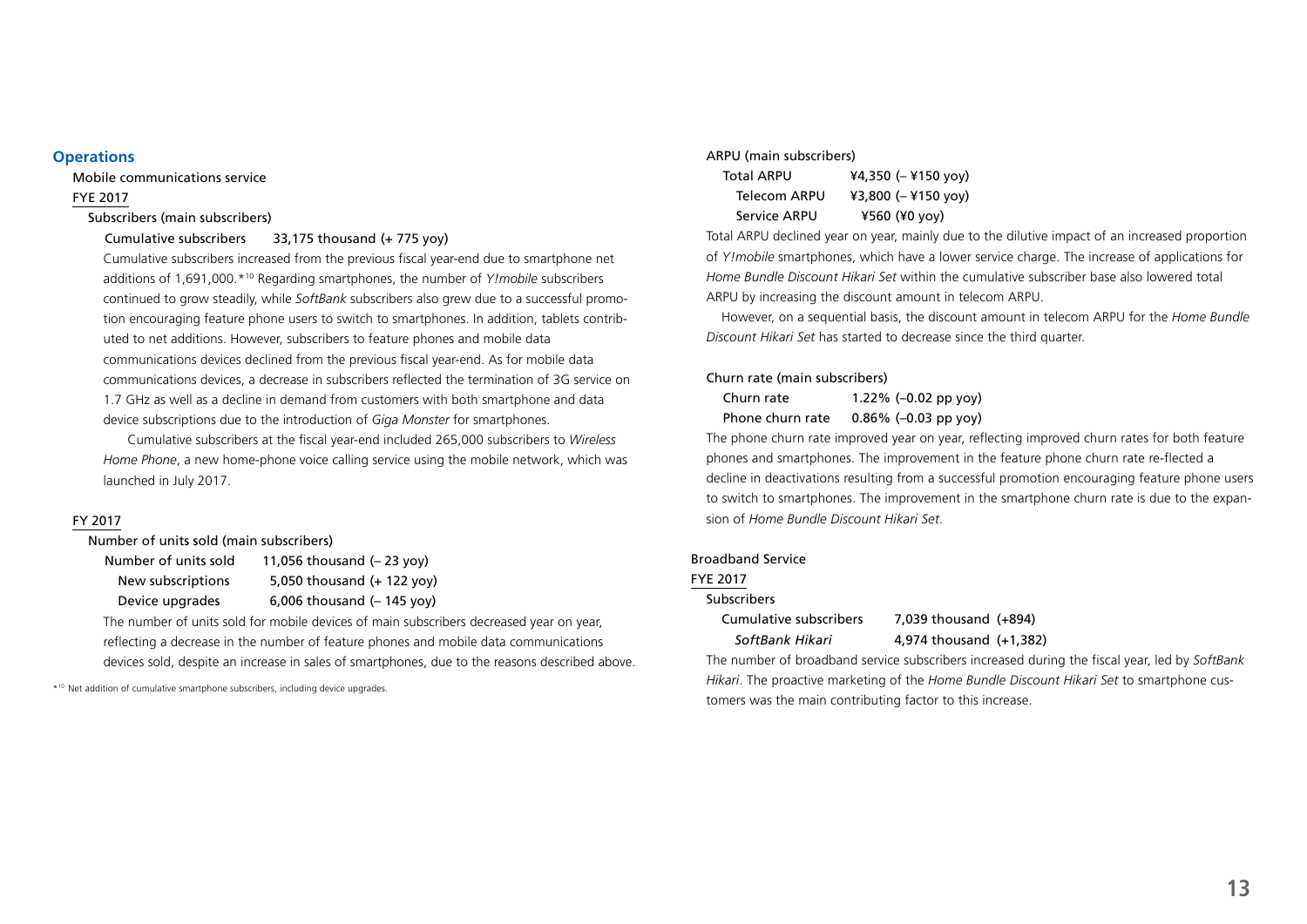# **Sprint Segment**

- 1. Record-high segment income with progress in cost reductions
- 2. Postpaid phone net additions for the 11th consecutive quarter
- 3. Planning to increase network cash capex for further network improvement

#### **Overview**

Sprint continues to aim to expand its net sales by increasing the number of postpaid and prepaid phone subscribers and stabilize their ARPU. To achieve this goal, Sprint has continued its effort to further improve network quality and increase customer value by leveraging its ample spectrum holdings. In the fiscal year ending March 2019, Sprint expects to further increase network cash capital expenditure for improving its network quality. At the same time, Sprint continues to reduce costs by increasing the operational efficiency.

### **Net sales**



Results in yen (left) Results in dollars (right)

### **Segment income / Segment margin Adjusted EBITDA / Adjusted EBITDA margin**



Segment income (left) Adjusted EBITDA (left)  $\Box$  Segment margin (right)  $\Box$  Adjusted EBITDA margin (right)

#### Reference: U.S. dollar-based results (IFRSs)

|                 |        | (Millions of dollars) |        |  |  |  |
|-----------------|--------|-----------------------|--------|--|--|--|
|                 | FY2015 | FY2016                | FY2017 |  |  |  |
| Segment income  | 506    | 1.728                 | 2.493  |  |  |  |
| Adjusted EBITDA | 8.172  | 9.931                 | 11,040 |  |  |  |

## **Financial Results**

#### Results in U.S. dollars

Net sales decreased by \$941 million (2.8%) year on year, to \$32,406 million. A decline in telecom service revenue resulted from the introduction of sales promotions to acquire new customers and a change in the device insurance service. This was partially offset by an increase in equipment rental revenue.

Segment income increased \$765 million (44.3%) year on year, to \$2,493 million. Operating expenses (cost of sales and selling, general and administrative expenses) decreased \$1,466 million (4.7%) year on year due to a decline in expenses, mainly relating to the network and the change in the device insurance service, more than offsetting the decrease in net sales. In addition, other operating loss improved \$240 million year on year.

Within other operating loss, loss on contract termination totaling \$229 million was recorded in the fourth quarter, when the contract cancellation was determined. Furthermore, under US GAAP, expenses are recorded in accordance with the actual decommissioning of equipment. As a result, under IFRSs, operating loss of \$115 million was recorded, while under US GAAP, operating income of \$236 million was recorded.

Adjusted EBITDA increased \$1,109 million (11.2%) year on year, to \$11,040 million.

Adjusted free cash flow increased \$338 million (55.7%) year on year, to \$945 million (disclosed by Sprint, US GAAP). The increase reflected an increase in net cash provided by operating activities, despite an increase in expenditures for the acquisition of rental devices and telecommunications network equipment. Going forward, in order to differentiate itself from other operators, Sprint will invest more aggressively in its network and leverage its ample spectrum holdings while building new cell sites to expand its coverage footprint.

#### Results in yen

In yen terms, net sales decreased ¥21,414 million (0.6%) year on year, to ¥3,601,961 million, and segment income increased ¥92,860 million (49.8%) year on year, to ¥279,283 million. Adjusted EBITDA also increased ¥147,702 million (13.7%) year on year, to ¥1,227,341 million.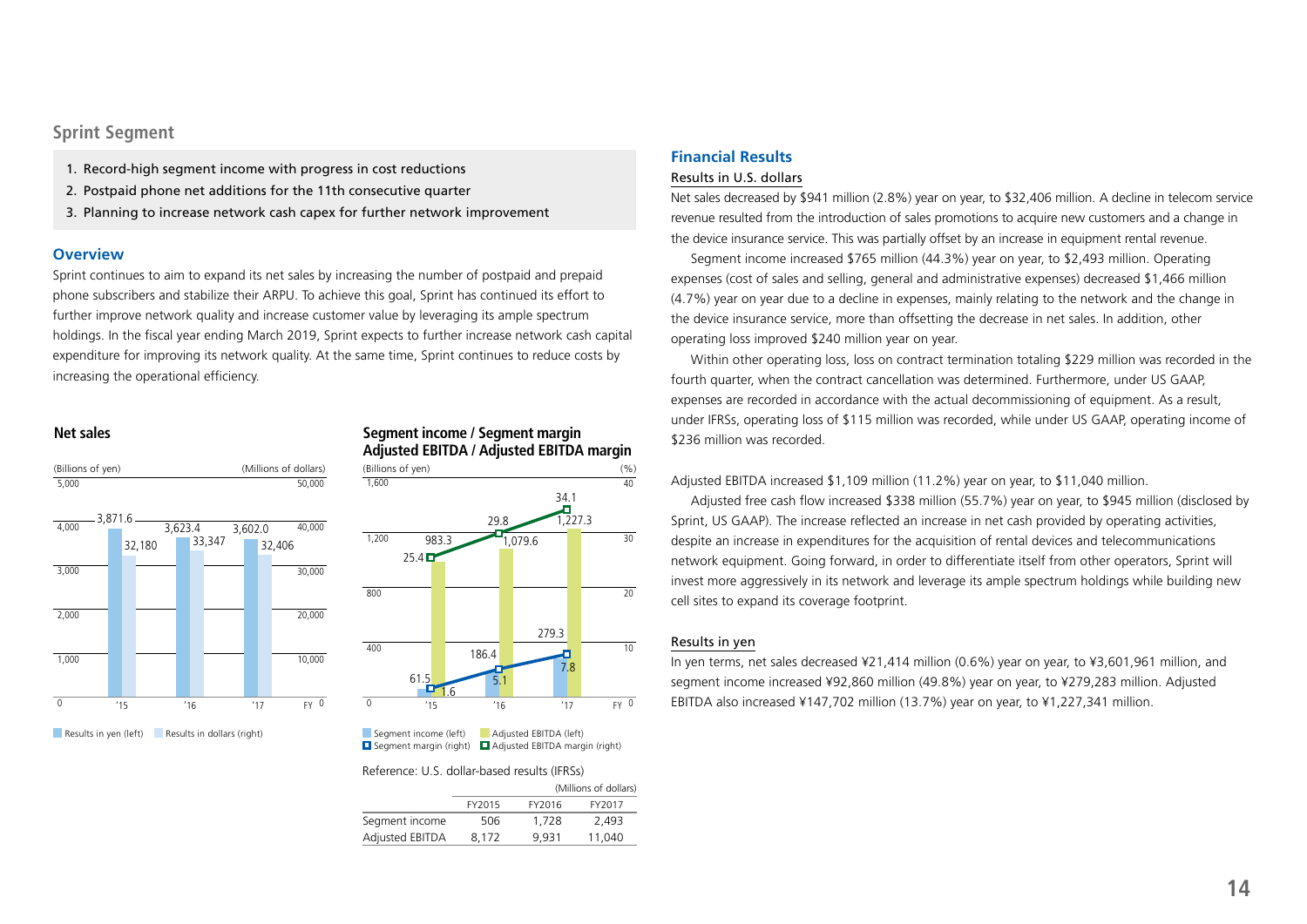### **Operations**

# FYE 2017 Cumulative subscribers  $*11, *13$  54,625 (+ 986 yov) Postpaid 22,119 thousand (+ 543 yoy) (incl.) Phone 26,813 thousand (+ 734 yoy) Prepaid **8,989** thousand (+ 301 yov) Wholesale and affiliate 13,517 (+ 142 yoy) (Special factors\*12 are excluded from year-on-year comparison)

### FY2017 / Q4

| Net Additions*13        | 44 thousand $(-324$ yoy)         |
|-------------------------|----------------------------------|
| Postpaid                | 39 thousand $(+ 157$ yoy)        |
| (incl.) Phone           | 55 thousand $(+ 13$ yoy)         |
| Prepaid                 | 170 thousand $(-25 \text{ vov})$ |
| Wholesale and affiliate | $(165)$ thousand $(-456$ yoy)    |

(Special factors\*12 are excluded from figures above)

Postpaid phone subscriber net additions were subdued at 55,000. New acquisitions increased, driven by various sales promotion measures, but were partially offset by an increase in deactivations.

#### Churn rate\*14 (postpaid)

Postpaid phone churn rate 1.68% (+0.10 pp yoy) Postpaid churn rate 1.78% (+0.03 pp yoy)

The postpaid phone churn rate deteriorated due to the company's decision to shift its focus to selectively manage both higher ARPU customers and increasing customers rolling off device commitments, in order to maximize the net present value of the base. The introduction of unlimited data plans by other carriers in February 2017, which has followed Sprint, also had an adverse impact.

#### ABPU (postpaid phone)

| ARPU                                | $$50.44 (- $3.66 vov)$ |
|-------------------------------------|------------------------|
| Average equipment billings per user | $$18.07 (+ $3.51 vov)$ |
| Postpaid phone ABPU                 | $$68.51 (- $0.15 yoy)$ |

Postpaid phone ABPU was relatively flat and ARPU declined due to the increased utilization of low-rate plans.

- \*11 Sprint is no longer reporting Lifeline program subscribers due to recent regulatory changes resulting in tighter program restrictions. Sprint has excluded them from its disclosure of the number of prepaid and wholesale and affiliate subscribers from the first quarter. Past figures have been retrospectively revised. The Lifeline program is a program whereby carriers in the U.S. receive a subsidy from a government fund to provide dis-counted services to low-income subscribers.
- \*12 Cumulative subscribers are impacted by the following special factors; however, these are not included in net additions (losses). Factor 1: In May 2016, Sprint's affiliate company acquired another operator. An affiliate company refers to a local wireless operator that sells and provides Sprint-branded services and products with its own self-operated telecom network while paying Sprint for brand and spectrum usage. This resulted in adjustments to subscriber numbers that continued to occur during the fiscal year.
- Factor 2: During the first quarter, 2,000 Wi-Fi connections were excluded from the postpaid subscriber base.
- Factor 3: During the three-month period ended September 30, 2017, one of the prepaid data plans was discontinued. Accordingly, 49,000 prepaid subscribers to the plan were excluded from the prepaid subscriber base
- Factor 4: During the third quarter, Sprint established a joint venture with PRWireless HoldCo, LLC. As a result, 169,000 prepaid subscribers were added.
- \*13 During the fiscal year, Sprint introduced a non-Sprint branded postpaid plan allowing prepaid customers to purchase a device under its installment billing program. As a result of this extension of credit, approximately 167,000 prepaid subscribers were migrated from the prepaid subscriber base into the postpaid subscriber base during the fourth quarter. Furthermore, net additions of postpaid subscribers and postpaid phone subscribers for the quarter included 44,000 such net migrations each. The historical numbers were not restated.
- \*14 In the first quarter, Sprint changed the definition of certain gross additions and deactivation for postpaid subscribers. A newly acquired customer who leaves shortly after activation was previously counted as a deactivation but is now counted as a deduction to gross additions. This change had no impact on net additions but resulted in lower gross additions and lower deactivations by an equal amount in the quarter.

More information about Sprint's US GAAP-based financial results and business operations is availableon the investor relations section of its website at investors sprint.com/.  $\Box$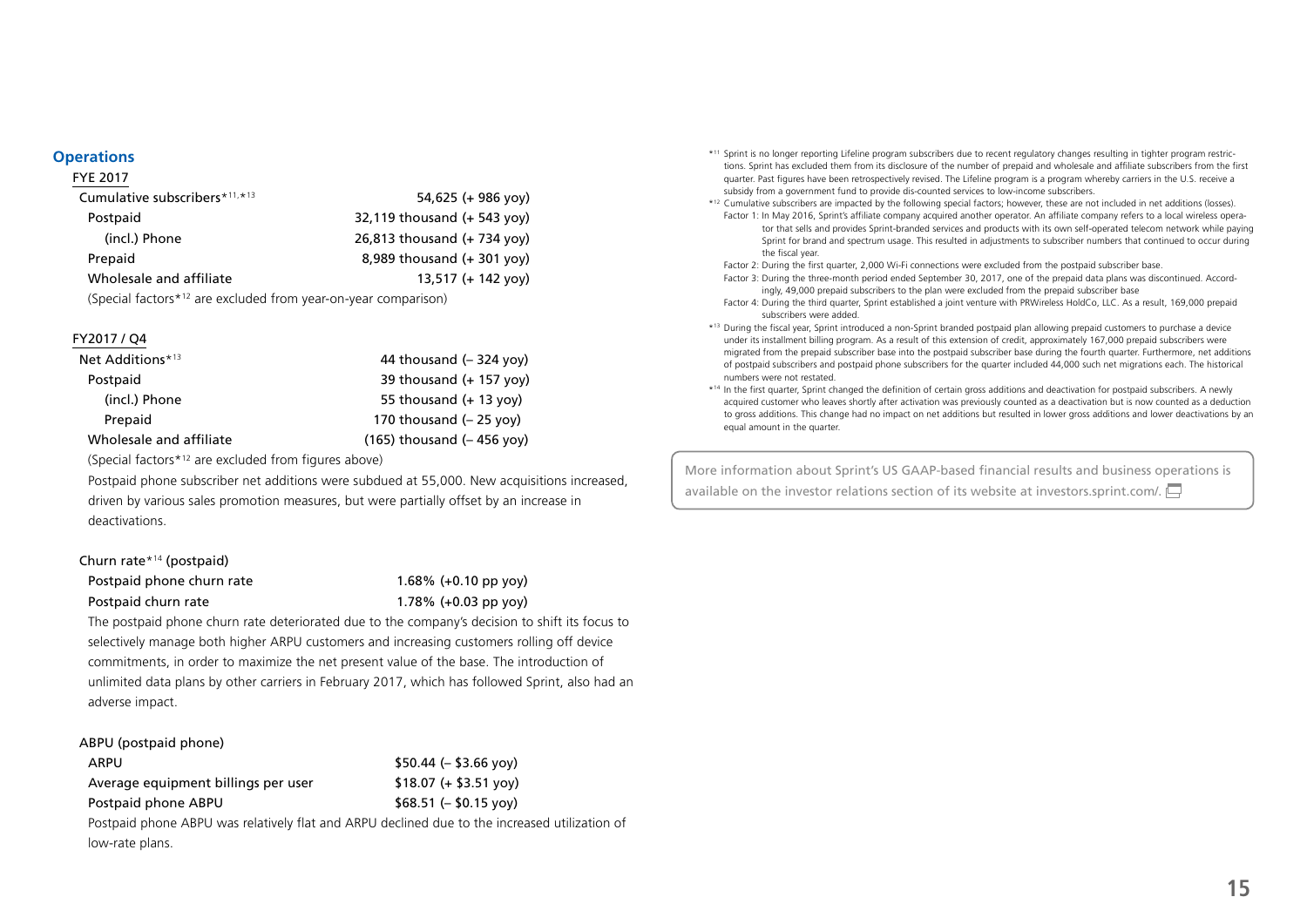# **Yahoo Japan Segment**





### $\frac{(96)}{50}$ **Segment income / Segment margin Adjusted EBITDA / Adjusted EBITDA margin** (Billions of yen)



# Segment margin **D** Adjusted EBITDA margin

# **Distribution Segment**





Impairment losses totaling ¥50,497 million were recorded on Brightstar's goodwill, intangible assets, and property, plant and equipment as their recoverable amounts fell below their carrying amounts as a result of a revision to Brightstar's business plan during the fiscal year (impairment loss on goodwill of ¥30,260 million was recognized in the previous fiscal year). This further deteriorated segment loss ¥20,971 million year on year, resulting in a loss of ¥31,018 million for the fiscal year. Meanwhile, results of operations of SoftBank Commerce & Service Corp. have been solid, mainly due to a contribution from sales of PCs and servers to corporate customers.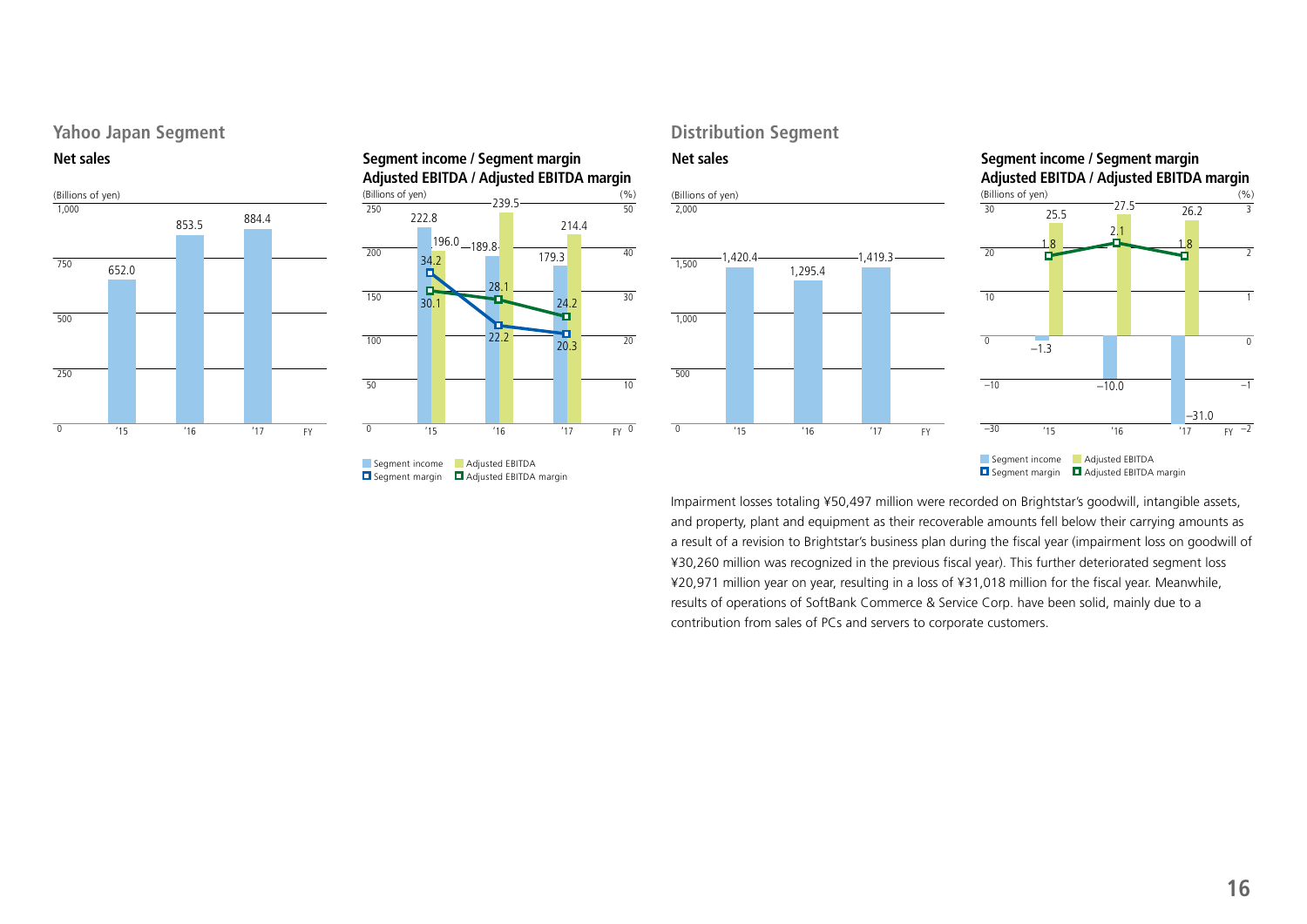# **Arm Segment**

- 1. U.S. dollar-based revenue increased 13% yoy in the fourth quarter
	- Solid adoption of Arm technology continued in target markets of mobile, networking, servers, and IoT
- 2. Continued reinforcement of R&D capability
	- Head count increased 1,034 (21%) from the previous fiscal year-end

### **Overview**

Arm's operations are primarily the licensing of semiconductor intellectual property (IP), including the designs of energy-efficient microprocessors and associated technologies. Since the acquisition, Arm has been accelerating investment in research and development by hiring more engineers. With the expansion of its engineering capability, Arm intends to develop new technologies faster, with a focus on artificial intelligence (AI), computer vision, and augmented reality. Arm is also investing in creating new revenue streams from adjacent markets, especially in the Internet of Things (IoT). In February 2018, Arm announced a new suite of technology for AI including new highly scalable processors that will deliver enhanced machine learning and neural network functionality. The new Arm AI technology will be available in mid-2018.

Net sales of the segment comprise (i) licenses to Arm technology, (ii) royalties arising from the resulting sale of licensees' products based on Arm technology, and (iii) revenues from the sale of software tools.

### **Net sales**



Note: The Arm segment reflects Arm's results of operations since September 6, 2016.





## **Financial Results**

Net sales increased ¥89,442 million (79.2%) year on year, to ¥202,344 million. The main factor behind the increase was that Arm's results were reflected only since September 6, 2016 to March 31, 2017 in the previous fiscal year, while its results were reflected for the full twelve months in the fiscal year.

Segment loss was ¥31,380 million, a deterioration of ¥44,299 million from the same period of the previous fiscal year. During the fiscal year, Arm increased the number of its employees, mainly engineers, by a net 1,034 people, up 21% overall from the previous fiscal year-end, as it continues to strengthen its R&D capability. Arm has also been enhancing its employee compensation system, including the start of a new performance-linked incentive program. Operating expenses in the fiscal year also included ¥54,569 million in amortization expenses recorded for intangible assets recognized in the purchase price allocation for the Arm acquisition.

Adjusted EBITDA was ¥30,944 million, a decrease of ¥22,110 million (41.7%) year on year.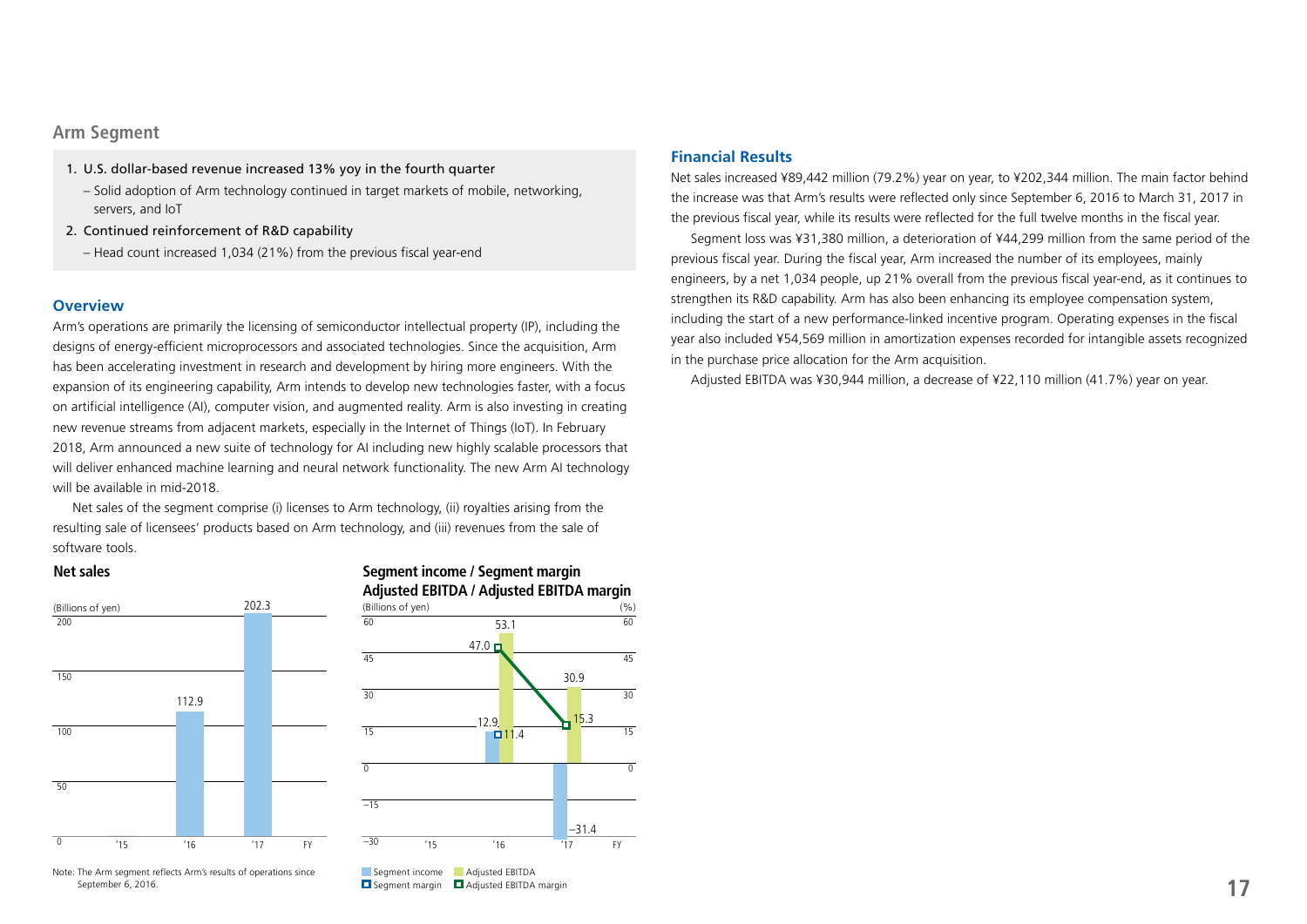#### Reference: Net sales in U.S. dollars

|                  |           |                |                |     |             |                |                |                |     | (Millions of U.S. dollars) |
|------------------|-----------|----------------|----------------|-----|-------------|----------------|----------------|----------------|-----|----------------------------|
|                  |           |                |                |     | Fiscal 2016 |                |                |                |     | Fiscal 2017                |
|                  |           | O <sub>2</sub> | Q <sub>3</sub> | 04  | Full year   | Q <sub>1</sub> | Q <sub>2</sub> | Q <sub>3</sub> | Q4  | Full year                  |
|                  | Pro forma |                |                |     | Pro forma   |                |                |                |     |                            |
|                  | 161       | 89             | 229            | 122 | 601         | 149            | 123            | 190            | 156 | 618                        |
|                  | 228       | 240            | 248            | 258 | 974         | 250            | 271            | 297            | 269 | 1,087                      |
|                  | 30        | 24             | 31             | 29  | 114         | 29             | 28             | 33             | 36  | 126                        |
| Total net sales. | 419       | 353            | 508            | 409 | 1,689       | 428            | 422            | 520            | 461 | 1,831                      |

Net sales in this section are presented in U.S.-dollar terms as Arm's revenue is primarily U.S. dollar-based.

Note: Pro forma includes the periods prior to the acquisition of Arm by the Company on September 5, 2016.

Net sales for the fourth quarter increased 13% year on year, to \$461 million. Technology licensing revenue in the fourth quarter was up 28% year on year, to \$156 million, although down 18% from the prior quarter. As Arm signs a small number of high-value deals in most quarters along with a larger number of smaller deals, technology licensing revenue fluctuates from quarter to quarter in accordance with the number of high-value deals concluded. For the full year, technology licensing revenue was \$618 million, up 3% year on year from the previous fiscal year (April 1, 2016 to March 31, 2017 on a pro forma basis including the periods prior to the acquisition of Arm by the Company).

### **Operations**

Licensing

Licenses signed (FY2017/Q4): 26 Cumulative number of licenses signed (FYE 2017): 1,577 Note: Cumulative number of licenses signed includes extant licenses that are expected to generate royalties.

During the fourth quarter, Arm signed 26 processor licenses, reflecting the ongoing demand for Arm's latest technology. Of the customers signing licenses, nine were new customers purchasing their very first Arm processor license. The customers who signed licenses with Arm in the fourth quarter intend to use Arm technology in a very broad range of end markets, including smartphones and laptops, AI chips for cloud applications, autonomous drones, servers, and networking equipment.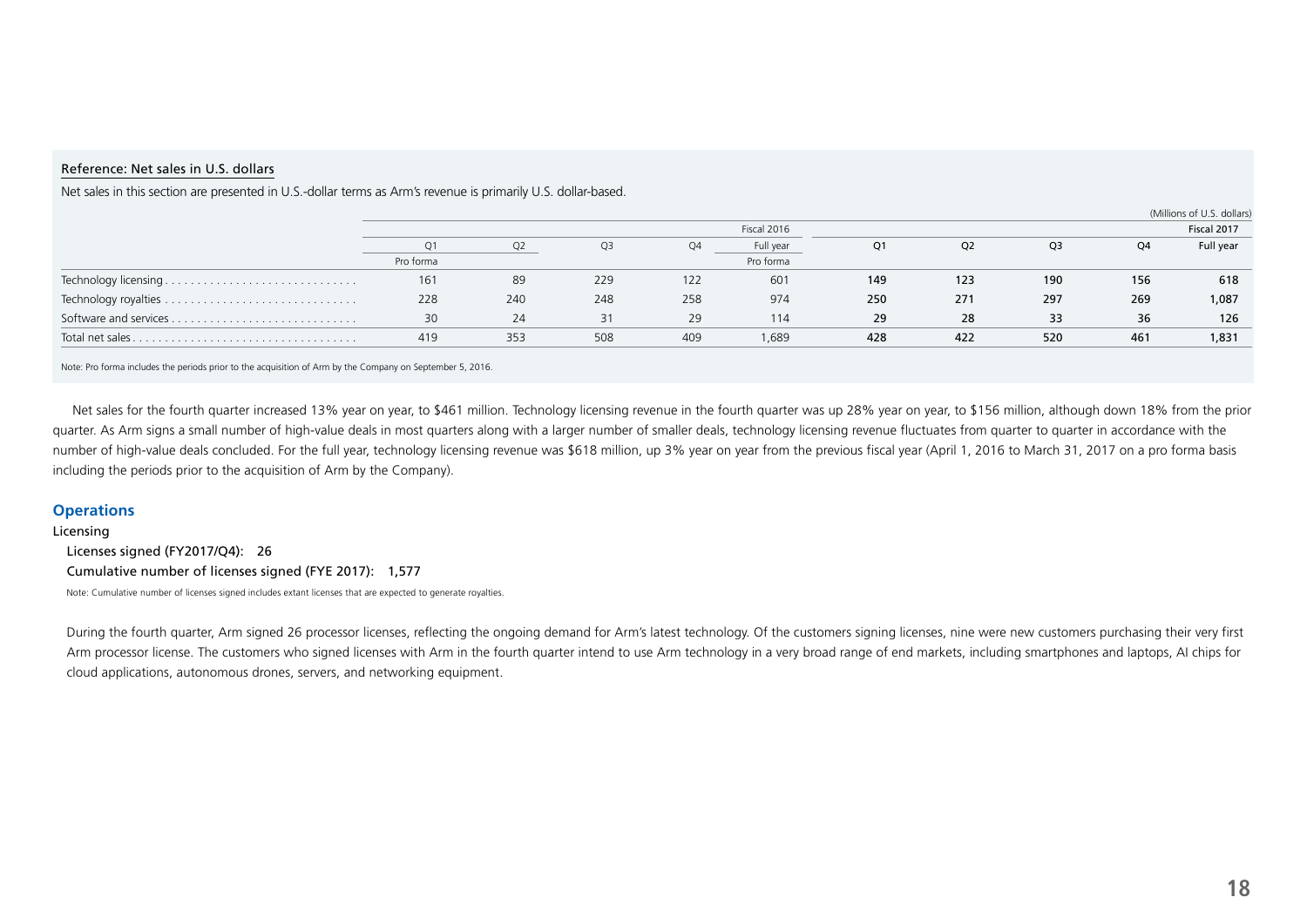#### Royalty Units

The following analysis is based on the actual shipments of royalty units (chips incorporating Arm technology) by Arm licensees for the third quarter as reported by licensees in royalty reports. Arm's licensees report their actual shipments of royalty units one quarter in arrears; therefore, the current quarter's royalty unit analysis is based on chips shipped in the prior quarter. In contrast, royalty revenues are accrued in the same quarter the chips are shipped, based on estimates.

|                                 | 2016        |             |             |             | 2017        |
|---------------------------------|-------------|-------------|-------------|-------------|-------------|
|                                 | $Oct - Dec$ | Jan - Mar   | $Apr - Jun$ | $Jul - Sep$ | $Oct - Dec$ |
| Royalty units as<br>reported by |             |             |             |             |             |
| Arm's licensees                 | 5.1 billion | 4.7 billion | 5.1 billion | 5.7 billion | 5.8 billion |
| Growth rate $(yoy)$             | 24%         | 28%         | 25%         | 17%         | 14%         |
| Breakdown by processor family   |             |             |             |             |             |
| Classic (Arm7,                  |             |             |             |             |             |
| $Arm9, Arm11). \ldots$          | 19%         | 17%         | 18%         | 17%         | 16%         |
| $Cortex-A$                      | 22%         | 22%         | 20%         | 17%         | 19%         |
| $Cortex-R$                      | 7%          | 8%          | 9%          | 7%          | 7%          |
| $Cortex-M$                      | 52%         | 53%         | 53%         | 59%         | 58%         |

The semiconductor industry experiences some seasonality due to OEMs buying an increased number of chips particularly from July to December for consumer products sold over the Christmas and Chinese New Year shopping seasons. Arm is gaining share and thus grows faster than the overall industry; however, being particularly exposed to consumer electronics markets, Arm can also be impacted by the industry's seasonality. As a result, unit shipments usually grow throughout the year, although unit shipments in the three months ending March 31 can be lower than the prior quarter.

Arm's licensees reported shipments of 5.8 billion Arm-based chips for the third quarter. This reflects normal seasonality in terms of growth versus the previous quarter, up 2%, and strong growth of 14% over the same period of the previous fiscal year reflecting strong demand for Arm-based chips.

More information about Arm, its business, and its technology can be found on the investor relationssection of Arm's website at www.arm.com/company/investors.

# **SoftBank Vision Fund and Delta Fund Segment**

- 1. Segment income of ¥303.0 billion, driven by a valuation gain from a rise in NVIDIA share price
- 2. \$29.7 billion\*15 invested to date in technology companies, including NVIDIA, Arm, and **WeWork**
- 3. Total committed capital of \$97.7 billion

\*15 This includes the amount of investments made by holding entities that are jointly held by SoftBank Vision Fund and the Company's subsidiary.

### **Overview**

The Company established the SoftBank Vision Fund and Delta Fund segment as a new reportable segment during the first quarter upon the first major closing of SoftBank Vision Fund on May 20, 2017. SoftBank Vision Fund aims to invest in companies across a wide range of technology sectors.

#### Outline of Funds in the Segment

As of March 31, 2018

|                           | SoftBank Vision Fund                                                                                                                                                    | Delta Fund                                                                               |
|---------------------------|-------------------------------------------------------------------------------------------------------------------------------------------------------------------------|------------------------------------------------------------------------------------------|
| Major limited partnership | SoftBank Vision Fund L.P.                                                                                                                                               | SB Delta Fund (Jersey) L.P.                                                              |
| Total committed capital   | \$91.7 billion $*1$                                                                                                                                                     | \$6.0 billion $*1$                                                                       |
|                           | SoftBank Group Corp.: \$28.1 billion *2<br>Third-party investors: \$63.6 billion *1                                                                                     | SoftBank Group Corp.: \$4.4 billion<br>Third-party investors: \$1.6 billion *1           |
| Limited partners          | SoftBank Group Corp.<br>Public Investment Fund<br>Mubadala Investment Company<br>Apple<br>Foxconn Technology Group<br>Qualcomm Incorporated<br><b>Sharp Corporation</b> | SoftBank Group Corp.<br>Mubadala Investment Company                                      |
| General partners          | SVF GP (Jersey) Limited<br>(The Company's wholly owned<br>overseas subsidiary)                                                                                          | SB Delta Fund GP (Jersey) Limited<br>(The Company's wholly owned<br>overseas subsidiary) |
| Advisory company          | The Company's wholly owned subsidiaries (in Japan and the U.S.)                                                                                                         |                                                                                          |
| Management company        | The Company's wholly owned subsidiary (in the U.K.)                                                                                                                     |                                                                                          |
| Investment period         | Five years from the final closing $*$ <sup>3</sup><br>(in principle)                                                                                                    | Five years from the final closing<br>(in principle)                                      |
| Minimum fund life         | Twelve years from the final closing $*$ <sup>3</sup><br>(in principle)                                                                                                  | Twelve years from the final closing<br>(in principle)                                    |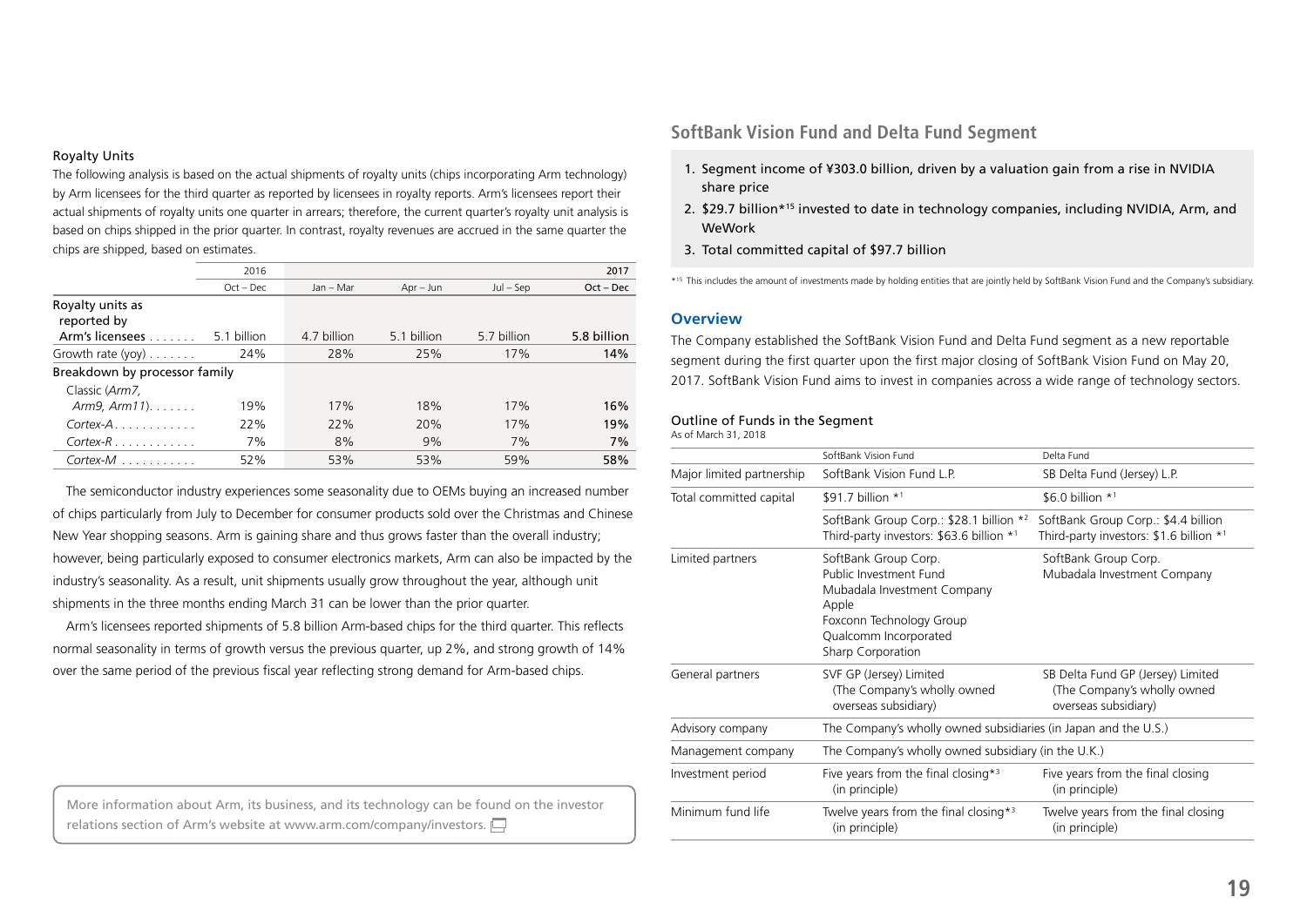#### Notes:

1. A portion of the capital committed by Mubadala Investment Company in both SoftBank Vision Fund and Delta Fund has been committed in consideration of the total capital committed for both separate funds; hence, the total committed capital and remaining committed capital for each separate fund will change according to the status of contribution by Mubadala Investment Company in each fund.

2. The amount includes approximately \$8.2 billion of an obligation to be satisfied by using Arm Limited shares.

3. The final closing of SoftBank Vision Fund has not been completed as of August 6, 2018.

### **Financial Results**

|                                                                     |      | (Millions of yen) |
|---------------------------------------------------------------------|------|-------------------|
| Fiscal year ended March 31                                          | 2017 | 2018              |
| Gain and loss on investments at SoftBank Vision Fund and Delta Fund |      |                   |
| Unrealized gain and loss on valuation of investments                |      | 345,975           |
| Interest and dividend income from investments                       |      | 6,120             |
| Operating expenses                                                  |      | (49, 114)         |
| Segment income                                                      |      | 302,981           |
| Depreciation and amortization                                       |      |                   |
| Unrealized loss (gain) on valuation of investments                  |      | (345, 975)        |
| Other adjustments                                                   |      | 20,502            |
| <b>Adjusted EBITDA</b>                                              |      | (22, 491)         |

Note: The segment's results are calculated as follows:

Segment income = gain and loss on investments at SoftBank Vision Fund and Delta Fund – operating expenses

Adjusted EBITDA = segment income (loss) + depreciation and amortization ± unrealized gain and loss on valuation of investments ± other adjustments

Segment income was ¥302,981 million due to the recording of unrealized gain on valuation of investments of ¥345,975 million, mainly reflecting an increase in the fair value of NVIDIA shares as a result of a rise in its market price.

Adjusted EBITDA, which is calculated by deducting unrealized gain and loss on valuation of investments and other adjustments from segment income, was negative ¥22,491 million. Other adjustments represents expenses related to the establishment of SoftBank Vision Fund and Delta Fund, which was included in operating expenses.

#### Capital Deployment

|                                                   |          | (Billions of U.S. dollars) |             |
|---------------------------------------------------|----------|----------------------------|-------------|
|                                                   |          |                            | Third-party |
| As of March 31, 2018                              | Total    | The Company                | investors   |
| Committed capital                                 |          |                            |             |
| SoftBank Vision Fund                              | $91.7*1$ | $28.1*2$                   | 63.6*1      |
|                                                   | $6.0*1$  | 4.4                        | $1.6*1$     |
| Contributions from limited partners* <sup>3</sup> |          |                            |             |
|                                                   | 21.2     | 64                         | 148         |
|                                                   | 5.1      | $37*4$                     | 1.4         |
| Remaining committed capital                       |          |                            |             |
|                                                   | 70.5     | 217                        | 48.8        |
|                                                   | $0.9*5$  | 0.7                        | $0.2*5$     |

Notes:

1. A portion of the capital committed by Mubadala Investment Company in both SoftBank Vision Fund and Delta Fund has been committed in consideration of the total capital committed for both separate funds; hence, the total committed capital and remaining committed capital for each separate fund will change according to the status of contribution by Mubadala Investment Company in each fund.

2. The amount includes approximately \$8.2 billion of an obligation to be satisfied by using Arm Limited shares.

3. The amount excludes the amount that was repaid to limited partners due to investment plan changes and other reasons after the contribution had been made.

4. The amount includes the value of the investment securities in DiDi acquired by the Company and then transferred to Delta Fund. The value of this transfer was offset against the amount of the Company's capital obligation to Delta Fund.

5. The remaining committed capital of third-party investors at Delta Fund may be used for SoftBank Vision Fund.

#### Investment Status

As of the fiscal year-end, the total acquisition cost and fair value of investments of SoftBank Vision Fund and Delta Fund were \$29.7 billion and \$33.0 billion, respectively (see note on page 19). The following are the investees of the respective funds, as of the fiscal year-end.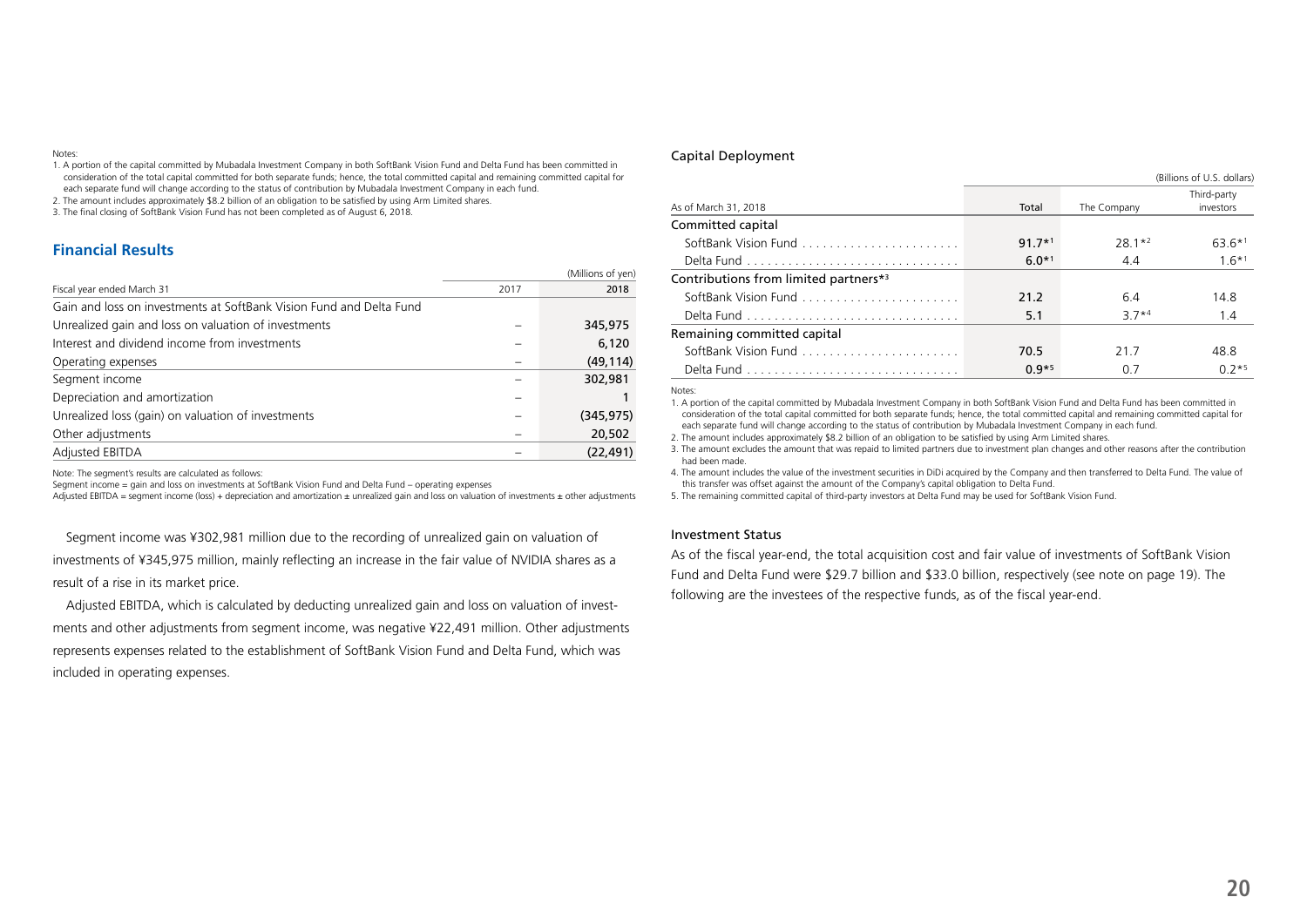| Fund Name            | Name (in alphabetical order)                                                                                  | <b>Business</b>                                                     |
|----------------------|---------------------------------------------------------------------------------------------------------------|---------------------------------------------------------------------|
| SoftBank Vision Fund | Arm Limited                                                                                                   | Semiconductor technology designer                                   |
|                      | Auto1 Group GmbH                                                                                              | Used car wholesaler in Europe                                       |
|                      | <b>Brain Corporation</b>                                                                                      | Al-based autonomous driving system<br>developer                     |
|                      | Fanatics Holdings, Inc.                                                                                       | Online retailer of licensed sports<br>merchandise                   |
|                      | Flipkart Limited (Flipkart)                                                                                   | e-commerce                                                          |
|                      | Guardant Health, Inc.                                                                                         | Cancer diagnosis through genomic<br>analysis                        |
|                      | HealthKonnect Medical and Health<br>Technology Management Company<br>Limited (Ping An Medical and Healthcare) | Managed care platform                                               |
|                      | Improbable Worlds Limited                                                                                     | VR/AR development tools                                             |
|                      | Katerra Inc.                                                                                                  | End-to-end design & architecture<br>technology platform             |
|                      | MapBox Inc.                                                                                                   | Geographical information platform                                   |
|                      | Nauto, Inc.                                                                                                   | Al-based safe-driving support services                              |
|                      | <b>NVIDIA Corporation</b>                                                                                     | GPU developer                                                       |
|                      | One97 Communications Limited (PayTM)                                                                          | Online payment services                                             |
|                      | Oravel Stays Private Limited (OYO Rooms)                                                                      | Hotel booking site                                                  |
|                      | OSIsoft LLC                                                                                                   | Industrial IoT solutions                                            |
|                      | Ping An Healthcare and Technology<br>Company Limited                                                          | Online healthcare portal                                            |
|                      | Plenty United Inc.                                                                                            | Indoor farm plant                                                   |
|                      | Roivant Sciences Ltd.                                                                                         | Biopharmaceutical drug developer                                    |
|                      | Slack Technologies, Inc.                                                                                      | Business chat tool                                                  |
|                      | Urban Compass, Inc. (Compass)                                                                                 | Real estate big data platform                                       |
|                      | Vir Biotechnology, Inc.                                                                                       | Pharmaceutical drug development for<br>infectious diseases using AI |
|                      | Wag Labs, Inc                                                                                                 | On-demand dog walking & dog care app                                |
|                      | WeWork Companies Inc.<br>(and its 3 affiliates)                                                               | Co-working space services                                           |
|                      | Zhongan Online P&C Insurance Co., Ltd                                                                         | Online insurance                                                    |
| Delta Fund           | Xiaoju Kuaizhi Inc. (DiDi)                                                                                    | Ridesharing services                                                |

Note: SoftBank Vision Fund made some investments through investment holding entities that are subsidiaries, but not wholly owned subsidiaries, of SoftBank Vision Fund. Regardless of the ownership percentage of SoftBank Vision Fund, all investments made through the investment holding entities are calculated as investments made by SoftBank Vision Fund. Of the fair values of investments by SoftBank Vision Fund and Delta Fund at the fiscal year-end, the values attributable to shareholders other than SoftBank Vision Fund was \$1.2 billion.

Investments Transferred from the Company to SoftBank Vision Fund or Delta Fund There are certain cases in which investments of SoftBank Vision Fund or Delta Fund are made through the Company transferring its investment (the "Bridge Investments") to respective funds. The Bridge Investments are transferred to SoftBank Vision Fund or Delta Fund only if all the necessary approvals by the investment committee of respective funds, among others, are obtained. The price of the Bridge Investments used for the transfer from the Company to SoftBank Vision Fund or Delta Fund is based on fair values at the time the Company and respective funds agreed on the transfer.

As of the fiscal year-end, the total acquisition cost and fair value of the investments of SoftBank Vision Fund or Delta Fund segment, including those agreed to be transferred from the Company out of the Bridge Investments, were \$29.8 billion and \$33.1 billion, respectively.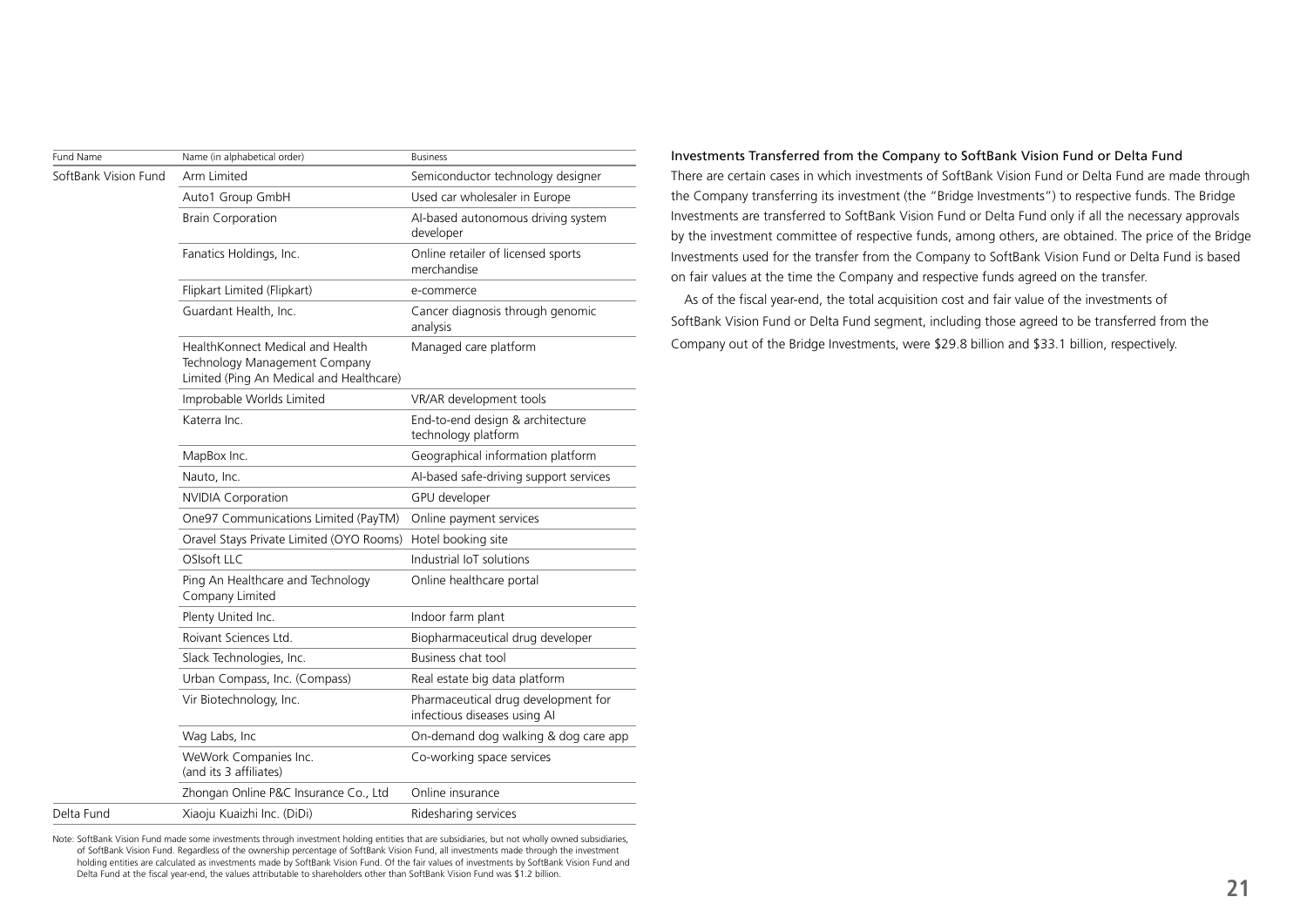# **Analysis of Financial Position**

### 1. Progress on investments

- \$29.7 billion invested to date by SoftBank Vision Fund and Delta Fund\*16
- Aside from the above, the Company invested a total of \$12.9 billion (¥1,378.8 billion) in Uber and DiDi\*17
- 2. Refinancing and diversified financing executed to secure funds for investments with extended periods
	- Borrowed ¥2,734.0 billion mainly for refinancing of the acquisition funds for Sprint and Arm
	- Raised \$8 billion by using Alibaba shares, \$3.35 billion and €2.25 billion through issuance of foreign currency-denominated bonds, and \$4.5 billion through issuance of the Hybrid Notes
- 3. Consolidation of The Japan Net Bank brought ¥818.8 billion in assets and ¥754.9 billion in liabilities on February 1, 2018

|                                                                       |                |                |           | (Millions of yen) |
|-----------------------------------------------------------------------|----------------|----------------|-----------|-------------------|
|                                                                       | March 31, 2017 | March 31, 2018 | Change    | Change (%)        |
|                                                                       | 24.634.212     | 31.180.466     | 6.546.254 | 26.6              |
| Total liabilities                                                     | 20,164,482     | 24,907,444     | 4.742.962 | 23.5              |
| Total equity                                                          | 4,469,730      | 6,273,022      | 1,803,292 | 40.3              |
| Reference: Exchange rate at the fiscal year-end used for translations |                |                |           |                   |
|                                                                       | ¥112.19        | ¥106.24        | $*(5.95)$ | (5.3)             |
| $GBP/JPY$                                                             | ¥140.08        | ¥148.84        | ¥8.76     | 6.3               |

# **Current Assets**

|                |                | (Millions of yen) |
|----------------|----------------|-------------------|
| March 31, 2017 | March 31, 2018 | Change            |
| 2,183,102      | 3,334,650      | 1,151,548         |
| 2,121,619      | 2,314,353      | 192.734           |
| 794.689        | 519,444        | (275, 245)        |
| 341.344        | 362,041        | 20.697            |
| 283,221        | 344,374        | 61,153            |
| 5.723.975      | 6,874,862      | 1,150,887         |

\*16 This includes the amount of investments made by holding entities that are jointly held by SoftBank Vision Fund and the Company's subsidiary.

\*17 The investments may be offered to SoftBank Vision Fund in the future, subject to applicable consent and regulatory and other approvals.

## Primary components of the change

| Components             | Primary changes from the previous fiscal year-end                                         |
|------------------------|-------------------------------------------------------------------------------------------|
|                        | Cash and cash equivalents See page 26 "Analysis of Cash Flows" for details.               |
| Other financial assets | Commercial paper held for short-term investment and time deposits decreased<br>at Sprint. |

# **Non-current Assets**

|                                                      |                |                | (Millions of yen) |
|------------------------------------------------------|----------------|----------------|-------------------|
|                                                      | March 31, 2017 | March 31, 2018 | Change            |
| Property, plant and equipment                        | 3,977,254      | 3,856,847      | (120.407)         |
|                                                      | 4,175,464      | 4,302,553      | 127,089           |
|                                                      | 2.691.818      | 2.860.738      | 168.920           |
|                                                      | 6,946,639      | 6,784,550      | (162,089)         |
| Investments accounted for using the equity method    | 1.670.799      | 2,328,617      | 657.818           |
| Investments from SoftBank Vision Fund and Delta Fund |                | 2,827,784      | 2,827,784         |
|                                                      | 1.106.409      | 2.660.115      | 1,553,706         |
|                                                      | 445,858        | 676,392        | 230,534           |
|                                                      | 404.994        | 647.514        | 242.520           |
| Other non-current assets                             | 182,820        | 221,232        | 38.412            |
|                                                      | 18.910.237     | 24,305,604     | 5.395.367         |

### Primary components of the change

| Components                                                                           | Primary changes from the previous fiscal year-end                                                                                                                                                                                                                                                                                           |
|--------------------------------------------------------------------------------------|---------------------------------------------------------------------------------------------------------------------------------------------------------------------------------------------------------------------------------------------------------------------------------------------------------------------------------------------|
| Property, plant and<br>equipment                                                     | Telecommunications network equipment at SoftBank Corp. decreased due to<br>depreciation exceeding the amount of newly acquired assets.                                                                                                                                                                                                      |
| Goodwill                                                                             | Goodwill for Arm increased due to the weaker yen against the pound. On the<br>other hand, goodwill for Brightstar was impaired.                                                                                                                                                                                                             |
| Intangible assets                                                                    | FCC licenses and others decreased due to a stronger yen against the U.S. dollar.<br>Meanwhile, the Company newly recognized management contracts of<br>¥115,333 million with the consolidation of Fortress.                                                                                                                                 |
| Investments accounted for<br>using the equity method                                 | In addition to recording gain on equity method investments, the consolidated<br>carrying amount for Alibaba increased due to a weaker yen against the Chinese<br>yuan.                                                                                                                                                                      |
| Investments from SoftBank<br>Vision Fund and Delta Fund<br>accounted for using FVTPL | SoftBank Vision Fund made investments in WeWork Companies Inc. and Flipkart<br>Limited, among others, and Delta Fund made investments in DiDi. NVIDIA shares<br>were reclassified from "Investment securities" upon transfer from the Company.                                                                                              |
| Investment securities                                                                | NVIDIA shares were reclassified as "Investments from SoftBank Vision Fund and<br>Delta Fund accounted for using FVTPL" upon transfer to SoftBank Vision Fund. On<br>the other hand, the Company invested a total of \$12.9 billion (¥1,378,831 million)<br>in Uber and DiDi, which may be offered to SoftBank Vision Fund in the future.*18 |
| Deferred tax assets                                                                  | Deferred tax assets increased due to the recording of a derivative loss in relation to a<br>collar transaction included in a variable prepaid forward contract for Alibaba shares.                                                                                                                                                          |

\*18 Subject to applicable consent and regulatory and other approvals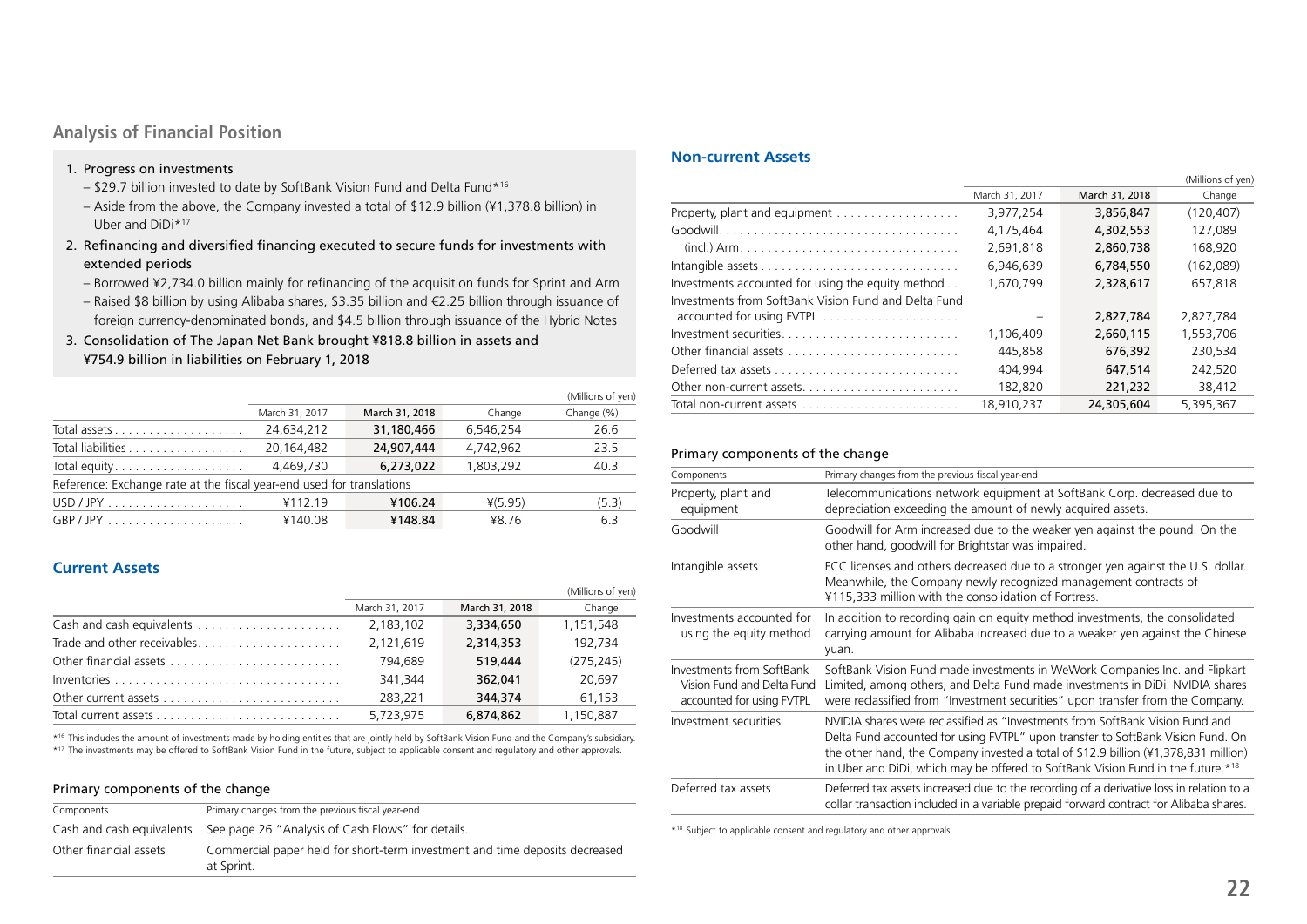# **Current Liabilities**

|                                                             |                |                | (Millions of yen) |
|-------------------------------------------------------------|----------------|----------------|-------------------|
| Item                                                        | March 31, 2017 | March 31, 2018 | Change            |
| Interest-bearing debt                                       | 2,694,093      | 3,217,405      | 523,312           |
| SoftBank Group Corp                                         | 1,139,734      | 1,485,852      | 346,118           |
| Short-term borrowings                                       | 505,802        | 771,275        | 265,473           |
| Current portion of long-term borrowings                     | 433,983        | 214,747        | (219, 236)        |
| Current portion of corporate bonds                          | 119,947        | 399,830        | 279,883           |
|                                                             | 80,002         | 100,000        | 19,998            |
|                                                             | 536,897        | 364,245        | (172, 652)        |
| Current portion of long-term borrowings                     | 307,178        | 164,466        | (142, 712)        |
| Current portion of corporate bonds                          | 219,365        | 190,396        | (28,969)          |
|                                                             | 10,354         | 9,383          | (971)             |
| SoftBank Vision Fund and Delta Fund                         |                | 397,095        | 397,095           |
| Short-term borrowings                                       |                | 83,952         | 83,952            |
| Current portion of long-term borrowings                     |                | 313,143        | 313,143           |
|                                                             | 1,017,462      | 970,213        | (47, 249)         |
| Short-term borrowings                                       | 161,862        | 102,346        | (59, 516)         |
| Current portion of long-term borrowings                     | 387,349        | 401,349        | 14,000            |
|                                                             | 431,522        | 450,611        | 19,089            |
|                                                             | 36,729         | 15,907         | (20, 822)         |
| Deposits for banking business                               |                | 684,091        | 684,091           |
| Third-party interests in SoftBank Vision Fund and           |                |                |                   |
|                                                             |                | 40,713         | 40,713            |
| Trade and other payables $\dots\dots\dots\dots\dots\dots$   | 1,607,453      | 1,816,010      | 208,557           |
|                                                             | 13,701         | 97,887         | 84,186            |
| Income taxes payables $\dots\dots\dots\dots\dots\dots\dots$ | 256,218        | 147,979        | (108, 239)        |
|                                                             | 56,362         | 65,709         | 9,347             |
|                                                             | 599,096        | 658,961        | 59,865            |
|                                                             | 5,226,923      | 6,728,755      | 1,501,832         |

# Primary components of the change

| Components                       | Primary changes from the previous fiscal year-end                                                                                                                                                                                                                                                                                                                       |
|----------------------------------|-------------------------------------------------------------------------------------------------------------------------------------------------------------------------------------------------------------------------------------------------------------------------------------------------------------------------------------------------------------------------|
| Interest-bearing debt            | SoftBank Group Corp.:<br>Short-term borrowings increased mainly through the use of a commitment line,<br>and the current portion of corporate bonds increased due to transfers from<br>non-current liabilities. Meanwhile, current portion of long-term borrowings<br>decreased due to borrowing mainly for refinancing of the acquisition funds for<br>Sprint and Arm. |
|                                  | SoftBank Vision Fund and Delta Fund:<br>Borrowings were made mainly to increase the capital efficiency of investments.<br>Sprint:<br>Current portion of long-term borrowings decreased, mainly due to repayment<br>of borrowings utilizing certain network equipment.                                                                                                   |
| Deposits for banking<br>business | This was newly recognized in conjunction with The Japan Net Bank, which was<br>formerly an equity method associate, becoming a subsidiary of Yahoo Japan<br>Corporation.                                                                                                                                                                                                |
| Income taxes payables            | The Company paid income taxes, such as those on gains from the sale of<br>Supercell Oy shares and others, which were recognized and accrued at the<br>previous fiscal year-end.                                                                                                                                                                                         |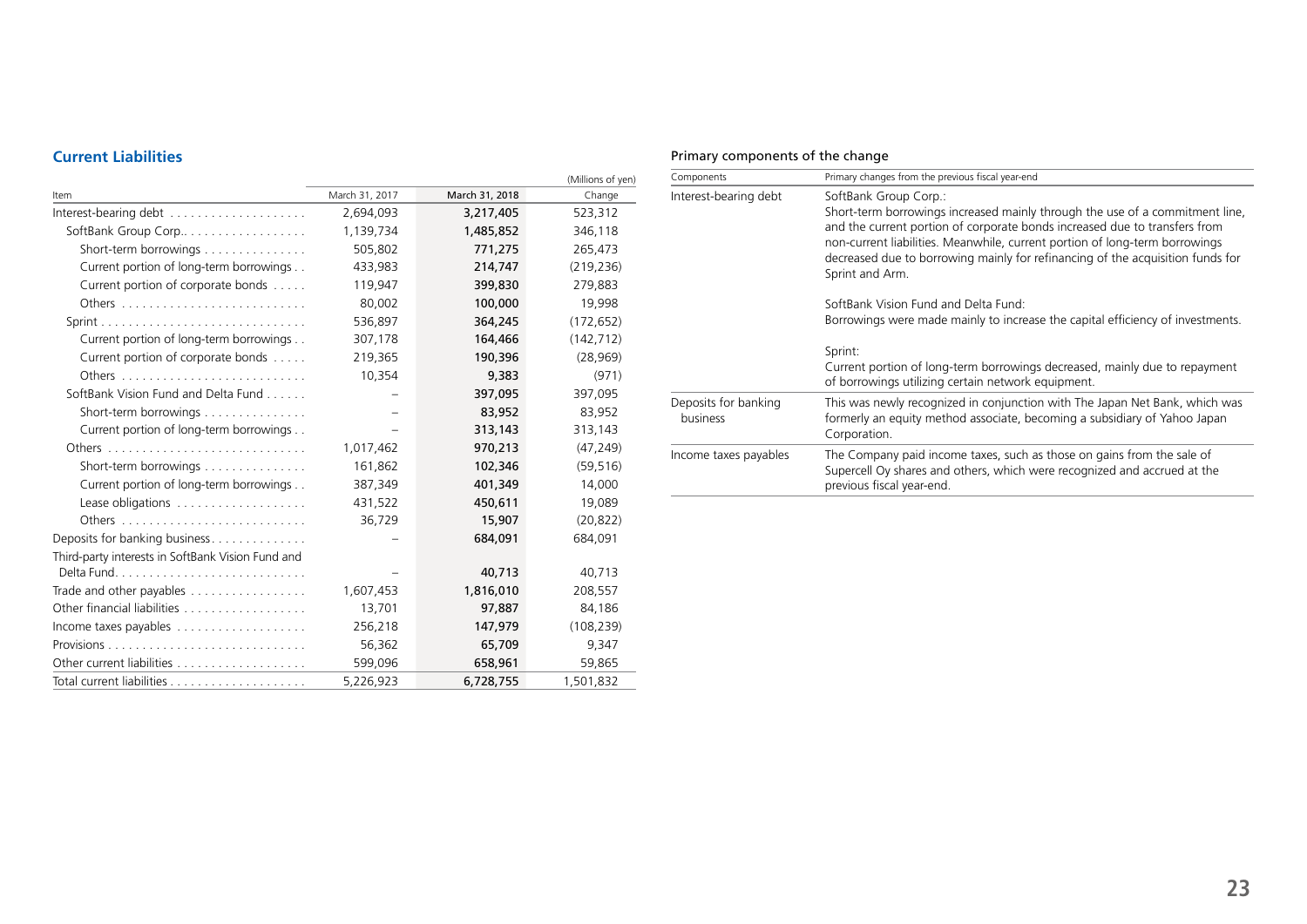# **Non-current Liabilities**

|                                                  |                |                | (Millions of yen) |
|--------------------------------------------------|----------------|----------------|-------------------|
|                                                  | March 31, 2017 | March 31, 2018 | Change            |
| Interest-bearing debt                            | 12,164,277     | 13,824,783     | 1,660,506         |
| SoftBank Group Corp.* <sup>19</sup>              | 6,378,194      | 7,732,330      | 1,354,136         |
| Long-term borrowings* <sup>19</sup>              | 2,133,705      | 3,215,459      | 1,081,754         |
|                                                  | 4,244,488      | 4,516,871      | 272,383           |
|                                                  | 1              |                | (1)               |
|                                                  | 4,024,390      | 3,979,705      | (44, 685)         |
| Long-term borrowings $\dots\dots\dots\dots\dots$ | 1,044,116      | 1,346,576      | 302,460           |
|                                                  | 2,954,300      | 2,612,178      | (342, 122)        |
|                                                  | 25,974         | 20,951         | (5,023)           |
| SoftBank Vision Fund and Delta Fund              |                | 101,312        | 101,312           |
| Long-term borrowings                             |                | 101,312        | 101,312           |
|                                                  | 1,761,693      | 2,011,436      | 249,743           |
| Long-term borrowings                             | 199,804        | 458,244        | 258,440           |
| Financial liabilities relating to sale of shares |                |                |                   |
| by variable prepaid forward contract             | 715,448        | 688,332        | (27, 116)         |
|                                                  | 787,124        | 751,801        | (35, 323)         |
|                                                  | 59,317         | 113,059        | 53,742            |
| Third-party interests in SoftBank Vision Fund    |                |                |                   |
|                                                  |                | 1,803,966      | 1,803,966         |
| Derivative financial liabilities                 | 254,146        | 865,402        | 611,256           |
| Other financial liabilities                      | 33,083         | 62,372         | 29,289            |
| Defined benefit liabilities.                     | 108,172        | 100,486        | (7,686)           |
|                                                  | 138,730        | 132,139        | (6, 591)          |
|                                                  | 1,941,380      | 1,085,626      | (855, 754)        |
| Other non-current liabilities.                   | 297,771        | 303,915        | 6,144             |
| Total non-current liabilities                    | 14,937,559     | 18,178,689     | 3,241,130         |

\*19 Includes borrowings using Alibaba shares made by a wholly owned subsidiary of the Company

# Primary components of the change

| Components                                                         | Primary changes from the previous fiscal year-end                                                                                                                                                                                                                                                                                                                                          |
|--------------------------------------------------------------------|--------------------------------------------------------------------------------------------------------------------------------------------------------------------------------------------------------------------------------------------------------------------------------------------------------------------------------------------------------------------------------------------|
| Interest-bearing debt                                              | SoftBank Group Corp.:<br>· Long-term borrowings increased due to borrowing mainly for refinancing of<br>the acquisition funds for Sprint and Arm, and borrowing of \$8 billion (¥842.3<br>billion) using Alibaba shares* <sup>20</sup> made by a wholly owned subsidiary of the<br>Company.                                                                                                |
|                                                                    | · Corporate bonds increased due to the issuance of foreign currency-<br>denominated straight corporate bonds of \$3.35 billion and €2.25 billion<br>(totaling ¥665.8 billion) in September 2017. This was partially offset by<br>transferring certain straight corporate bonds to current liabilities as they<br>becoming due within a year.                                               |
|                                                                    | On April 3, 2018, SoftBank Group Corp. exchanged the Notes Issued in 2015<br>for the Exchange Notes, with bondholders who were willing to make such an<br>exchange. However, the accounting basis of the exchange was considered to<br>be March 22, 2018, the exchange decision date. As a result, the company<br>derecognized the Notes Issued in 2015 and recognized the Exchange Notes. |
|                                                                    | SoftBank Vision Fund and Delta Fund:<br>Borrowings were made mainly to increase the capital efficiency of investments.                                                                                                                                                                                                                                                                     |
|                                                                    | Sprint:<br>Long-term borrowings increased due to spectrum financing. Corporate bonds<br>decreased due to early redemptions of certain corporate bonds and the transfer<br>of certain straight corporate bonds to current liabilities as they becoming due<br>within a year.                                                                                                                |
| Third-party interests in<br>SoftBank Vision Fund<br>and Delta Fund | An amount of equity attributable to the third-party investors in SoftBank Vision<br>Fund and Delta Fund was recorded.                                                                                                                                                                                                                                                                      |
|                                                                    | Derivative financial liabilities Derivative liabilities increased ¥570,191 million due to recording derivative loss<br>in relation to a collar transaction included in a variable prepaid forward contract<br>for Alibaba shares.                                                                                                                                                          |
| Deferred tax liabilities                                           | Sprint reversed deferred tax liabilities of ¥776,945 million following the<br>enactment of the U.S. Tax Cuts and Jobs Act in December 2017.                                                                                                                                                                                                                                                |

\*<sup>20</sup> The borrowings are not guaranteed by SoftBank Group Corp., hence non-recourse to the company.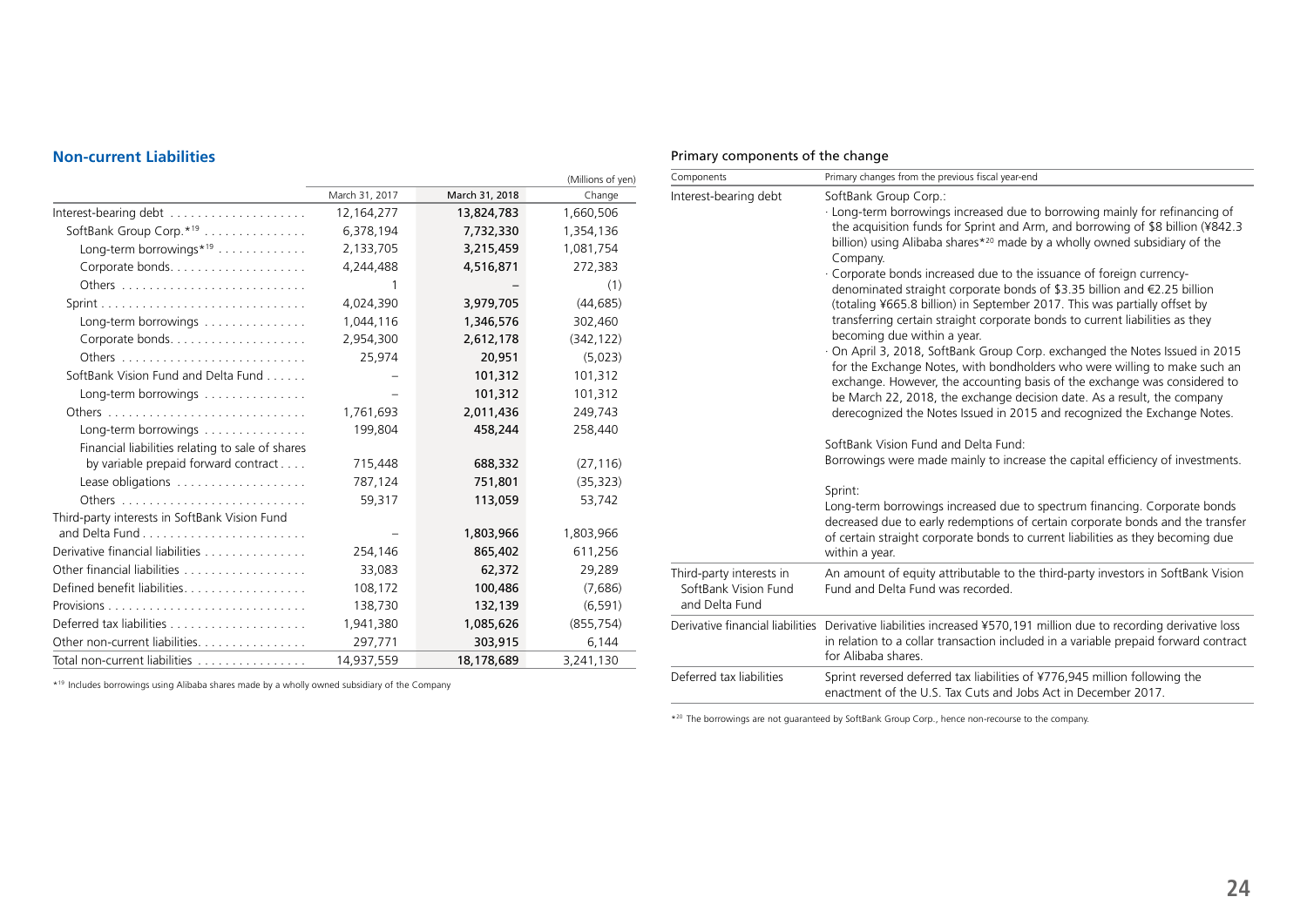# **Equity**

|                                                            |                |                | (Millions of yen) |
|------------------------------------------------------------|----------------|----------------|-------------------|
|                                                            | March 31, 2017 | March 31, 2018 | Change            |
| Total equity attributable to owners of the parent. $\dots$ | 3,586,352      | 5,184,176      | 1,597,824         |
| Non-controlling interests                                  | 883,378        | 1,088,846      | 205,468           |
|                                                            | 4,469,730      | 6,273,022      | 1,803,292         |
| Ratio of equity attributable to owners of the parent       | 14.6%          | $16.6\%$       | $2.0$ pp          |

# Equity attributable to owners of the parent

|                                                              |                |                | (Millions of yen) |
|--------------------------------------------------------------|----------------|----------------|-------------------|
|                                                              | March 31, 2017 | March 31, 2018 | Change            |
|                                                              | 238,772        | 238,772        |                   |
|                                                              | 245,706        | 256,768        | 11.062            |
|                                                              |                | 496.876        | 496.876           |
| Retained earnings                                            | 2,958,355      | 3.940.259      | 981.904           |
|                                                              | (67.727)       | (66, 458)      | 1.269             |
| Accumulated other comprehensive income                       | 211,246        | 317.959        | 106.713           |
| Available-for-sale financial assets                          | 11.983         | 63,700         | 51.717            |
| Cash flow hedges                                             | (44.877)       | (55, 286)      | (10.409)          |
| Exchange differences on translating                          |                |                |                   |
|                                                              | 244,140        | 309,545        | 65,405            |
| Total equity attributable to owners of the parent. $\dots$ . | 3.586.352      | 5,184,176      | 1.597.824         |

# Primary components of the change

| Components                                | Primary changes from the previous fiscal year-end                                                                                                                                                                                                                                                      |
|-------------------------------------------|--------------------------------------------------------------------------------------------------------------------------------------------------------------------------------------------------------------------------------------------------------------------------------------------------------|
| Other equity instruments                  | Newly recorded for USD-denominated Undated Subordinated Notes (the<br>"Hybrid Notes") issued in July 2017 by SoftBank Group Corp. The Hybrid Notes<br>are classified as equity instruments in accordance with IFRSs.                                                                                   |
| Retained earnings                         | Retained earnings increased as the Company recorded net income attributable<br>to owners of the parent of ¥1,038,977 million.                                                                                                                                                                          |
| Accumulated other<br>comprehensive income | Although a stronger yen against the U.S. dollar caused a decrease in exchange<br>differences on translating foreign operations related to Sprint and other entities,<br>a weaker yen against the pound caused an increase in exchange differences on<br>translating foreign operations related to Arm. |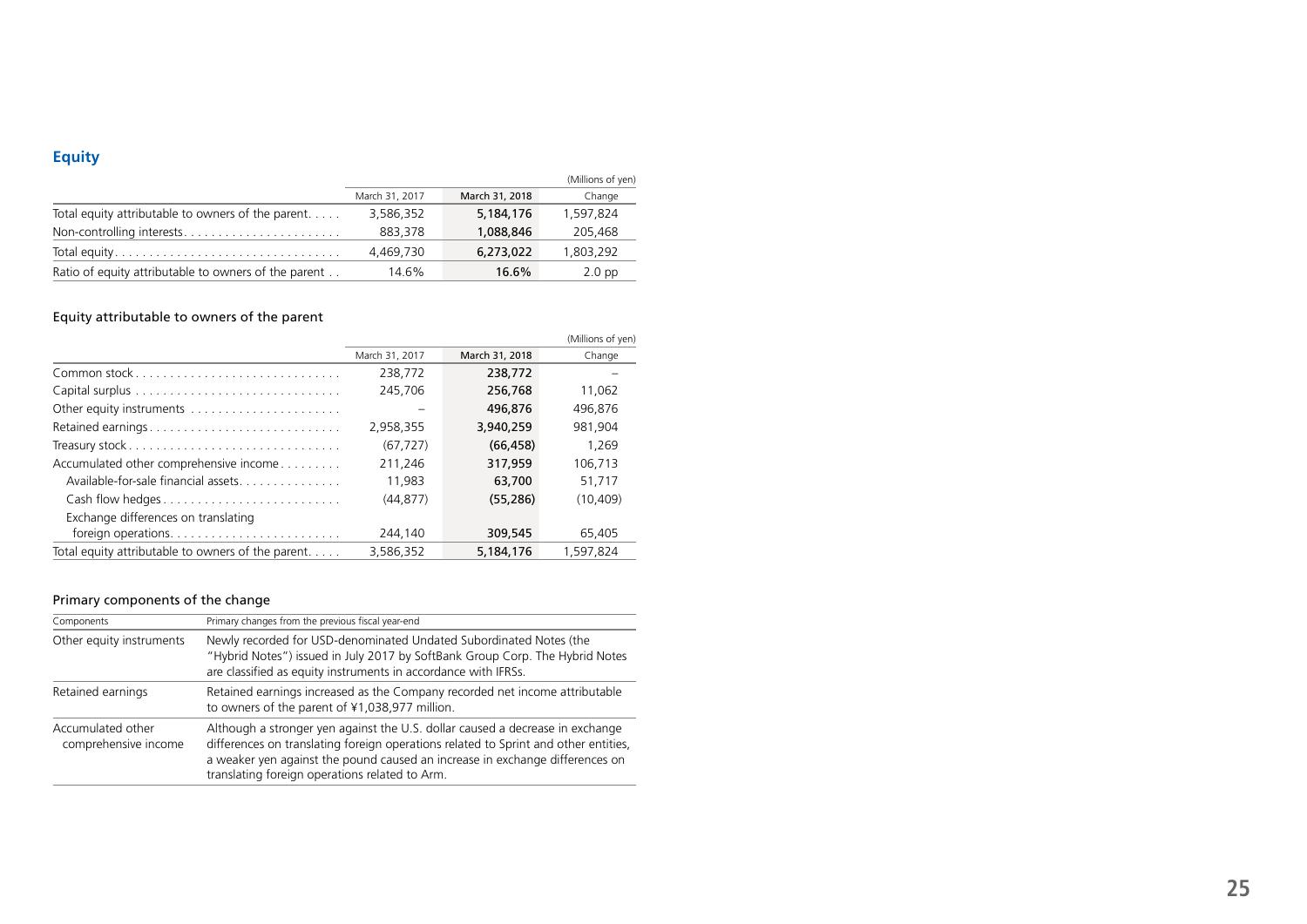# **Analysis of Cash Flows**

### 1. Progress on investments

- Payments for acquisition of investments by SoftBank Vision Fund and Delta Fund of ¥2,263.3 billion
- Aside from the above, the Company invested a total of \$12.9 billion (¥1,378.8 billion) in Uber and DiDi
- 2. Prolonged funds through refinancing of the acquisition funds for Sprint and Arm – Borrowed ¥2,734.0 billion and repaid ¥2,691.3 billion
- 3. Diversified financing to secure funds for investment and other purposes
	- Financed \$8 billion by using Alibaba shares
	- Raised \$3.35 billion and €2.25 billion through the issuance of foreign currency-denominated bonds
	- Raised \$4.5 billion through the issuance of the Hybrid Notes

# **Cash flows**



Cash flows from operating activities Cash flows from investing activities Cash flows from financing activities

# **Cash Flows from Operating Activities**

Net cash provided by operating activities decreased ¥412,105 million year on year, mainly due to the Company's receipt of a refund of ¥293,489 million in the previous fiscal year for withholding income tax related to dividends among Group companies. Additionally, income taxes paid increased ¥128,219 million year on year due to the payment of income taxes for the sale of Supercell Oy shares, which was executed in the previous fiscal year.

# **Cash Flows from Investing Activities**

#### Primary components for the fiscal year

| Components                                                                                                 | Primary details                                                                                                                                                                                                                                                                                                                                                    |
|------------------------------------------------------------------------------------------------------------|--------------------------------------------------------------------------------------------------------------------------------------------------------------------------------------------------------------------------------------------------------------------------------------------------------------------------------------------------------------------|
| Outlays for purchase of property, plant<br>and equipment and intangible assets<br>¥(1,064,835) million     | Sprint acquired telecommunications network equipment and<br>leased devices. SoftBank Corp. acquired telecommunications<br>network equipment.                                                                                                                                                                                                                       |
| Payments for acquisition of investments<br>¥(1,735,694) million                                            | The Company acquired investment securities. Of these, the<br>investments in Uber and DiDi totaled \$12.9 billion (¥1,378,831)<br>million), which may be offered to SoftBank Vision Fund in the<br>future. $*^{21}$                                                                                                                                                 |
| Payments for acquisition of investment by<br>SoftBank Vision Fund and Delta Fund<br>$4(2,263,260)$ million | This represents the payments for investments acquired by<br>SoftBank Vision Fund and Delta Fund or agreed to be transferred<br>from the Company. These mainly included investments in<br>WeWork Companies Inc. and Flipkart Limited by SoftBank Vision<br>Fund and investments in DiDi by Delta Fund.                                                              |
| Increase from acquisition of control over<br>subsidiaries<br>¥61,965 million                               | Consolidation of The Japan Net Bank resulted in proceeds of<br>¥337,224 million, due to recognizing the same amount of cash<br>and cash equivalents that was held by the company on the<br>acquisition date, while the consolidation was a non-cash<br>transaction. This was partially offset by a payment of ¥275,259<br>million for the acquisition of Fortress. |

\*21 Subject to applicable consent and regulatory and other approvals